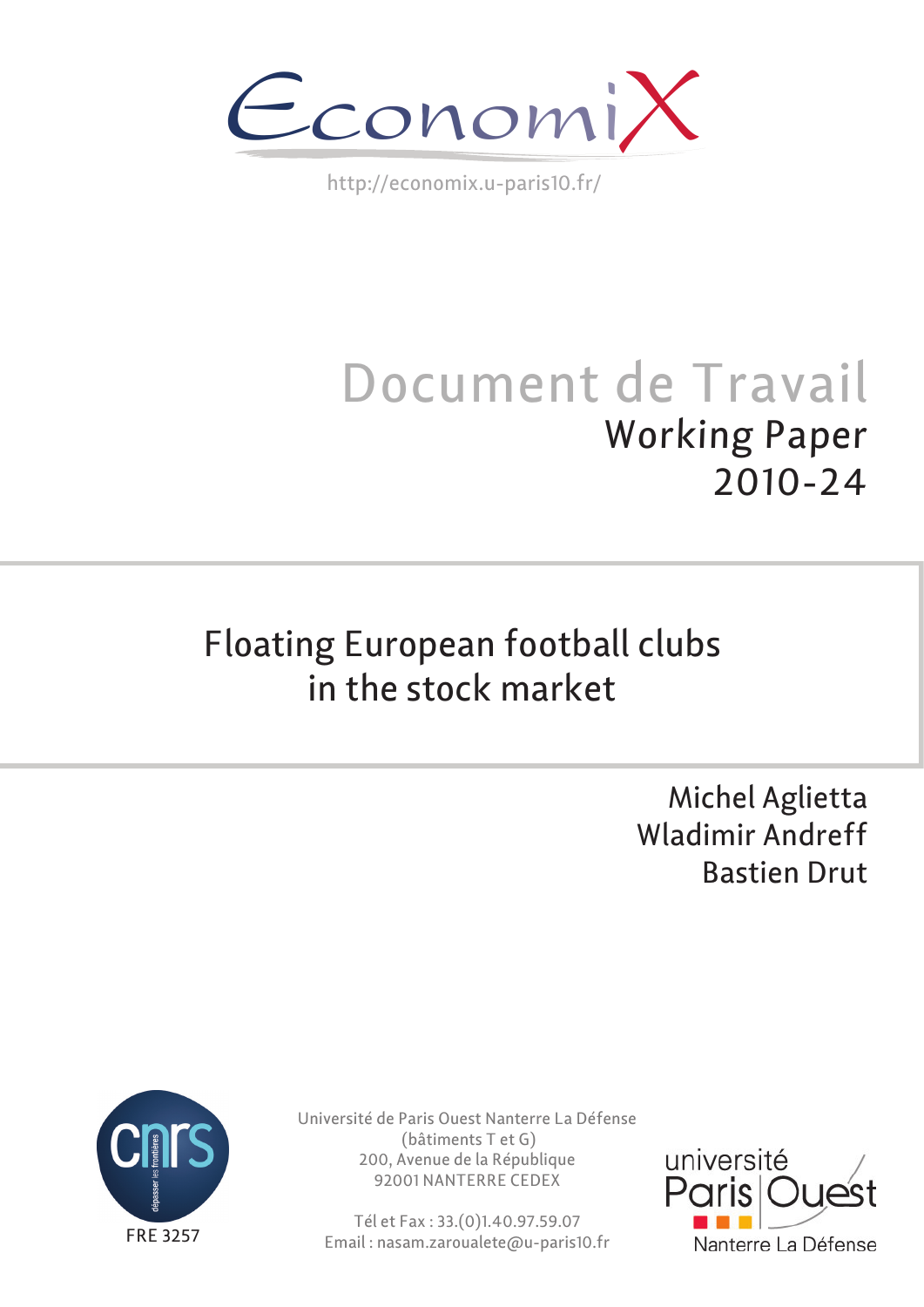### **Floating European football clubs in the stock market**

Michel Aglietta<sup>1</sup>, Wladimir Andreff<sup>2</sup>, Bastien Drut<sup>1,3</sup>

1) University of Paris West Nanterre La Défense, EconomiX-CNRS 200 Avenue de la République, Nanterre, 92001, France

2) Université de Paris 1, Centre d'Economie de la Sorbonne (UMR 8174 CNRS), 106-112, bd de l'Hôpital, 75647 Paris Cedex 13.

3) Centre Emile Bernheim, Solvay Brussels School of Economics and Management, Université Libre de Bruxelles, Av. F.D. Roosevelt, 50, CP 145/1, 1050, Brussels, Belgium

#### **Abstract**

Since the first initial public offering of a European football (soccer) club in 1983, more than forty other clubs have experienced a venture in the stock market. In this paper, it is investigated how much relevant and successful these experiences of listing and floating football clubs at the stock exchange have been. First, by showing that investing in the Dow Jones StoXX Football index is of little attractiveness in the perspective of an investor's efficient overall asset allocation. Then in examining the determinants of a football club's fair value and the relationship between stock performances and sporting results. Finally, an approach (alternative to the Anglo-American model of capitalism) of corporate governance, based on the concept of a soft budget constraint, is applied to European football clubs taking stake of their lasting financial deficits and debts. This alternative theoretical approach paves the way for an empirical testing of a vicious circle between negotiating higher TV rights revenues and player wage inflation.

JEL: G12, G30, G34, Z19

[agliettam@yahoo.fr](mailto:agliettam@yahoo.fr) ; [andreff@univ-paris1.fr](mailto:andreff@univ-paris1.fr) ; [bastien.drut@gmail.com](mailto:bastien.drut@gmail.com)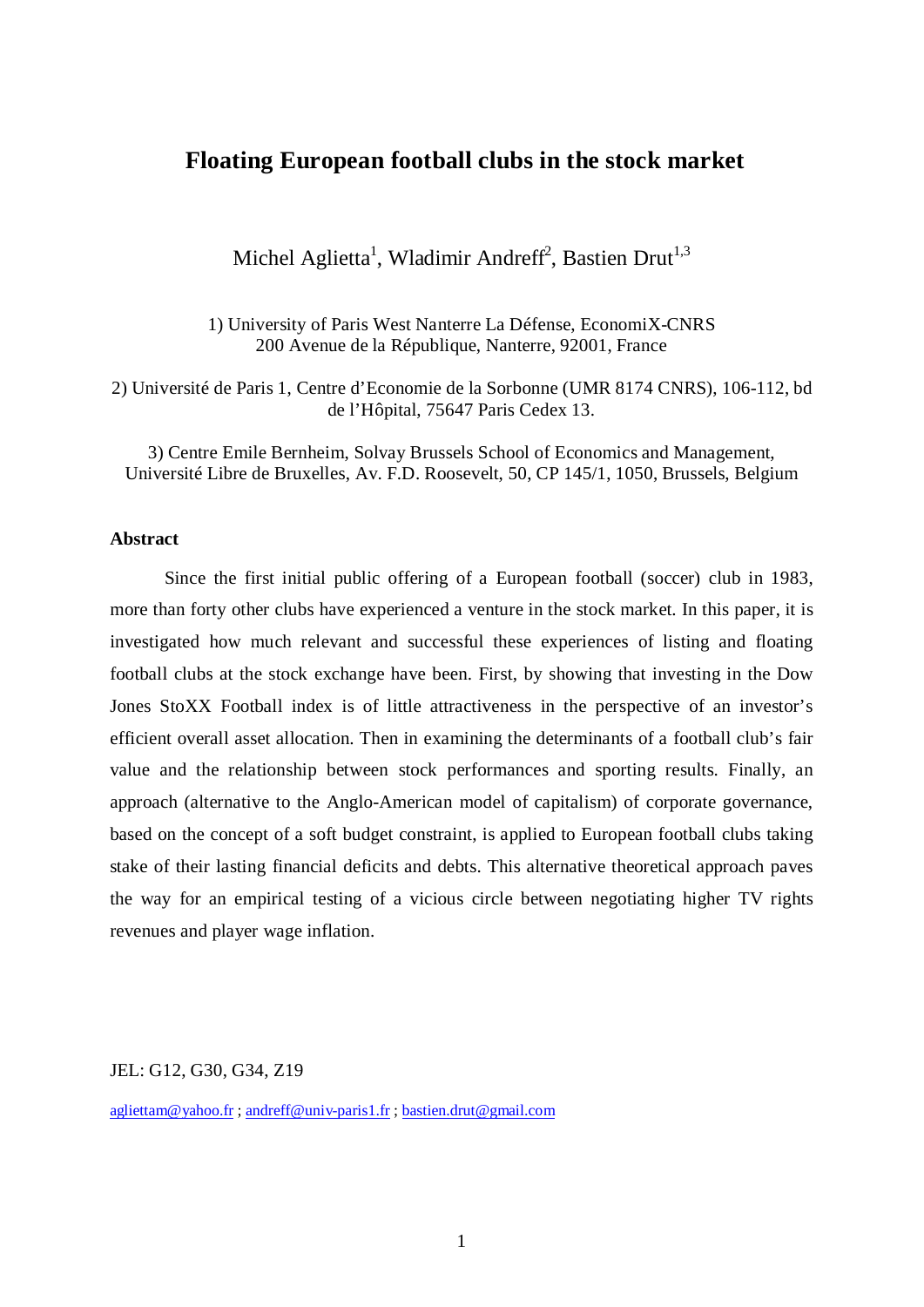#### **1) Introduction**

In 1983 Tottenham Hotspurs became the first football club in Europe to be floated in the stock market. Since then, dozens of European clubs, mostly English, also have experienced floating their shares. However, since the primary objective of a football club is sporting performance (win maximization) and not profit maximization, and since a number of floatation experiences appeared to be negative, the purpose of this paper is to investigate the relevance and interest of these initial public offerings (IPOs).

At first sight, the IPO advantages with regards to football clubs are unclear. Baur and McKeating (2009) have highlighted that sporting performances are not improved after an IPO. From a financial viewpoint, if the IPO aims at reinforcing a club's balance sheet, private equity by far seems to fit better in a sports industry suffering of poor corporate governance. Indeed, private equity funds target underperforming companies in order to restructure them and sell them with making a profit.<sup>[1](#page-2-0)</sup> In such case, IPOs of restructured companies could be necessary to materialize capital gains and the question of the stock fair value matters.

Another advantage of being publicly traded for an entertainment activity is to draw the attention of institutional investors. From the demand side point of view, flotation enlarges diversification possibilities, mainly if the financial return of diversification is uncorrelated with traditional stock markets. Whether such hypothesis is relevant or not has to be verified by studying the returns on clubs' stocks in the secondary stock market. This is why we study how much an investment in the DJ StoXX Football Index is interesting in a standard process of portfolio allocation.

Since a company's financial performance is linked to its business model, the latter is examined here for professional football clubs. If the business performance relies too much on sporting results, there should be a high uncertainty about the fair value of a club's stock. A body of literature focuses on the efficiency of football clubs on the stock market. Renneboog and Van Brabant (2000), Palomino *et al.* (2009), Bell *et al.* (2009) namely find that football

<span id="page-2-0"></span><sup>&</sup>lt;sup>1</sup> Besides, Manchester United which was the most performing club in terms of finance had been delisted from the stock market after it was taken over by Mr. Glazer.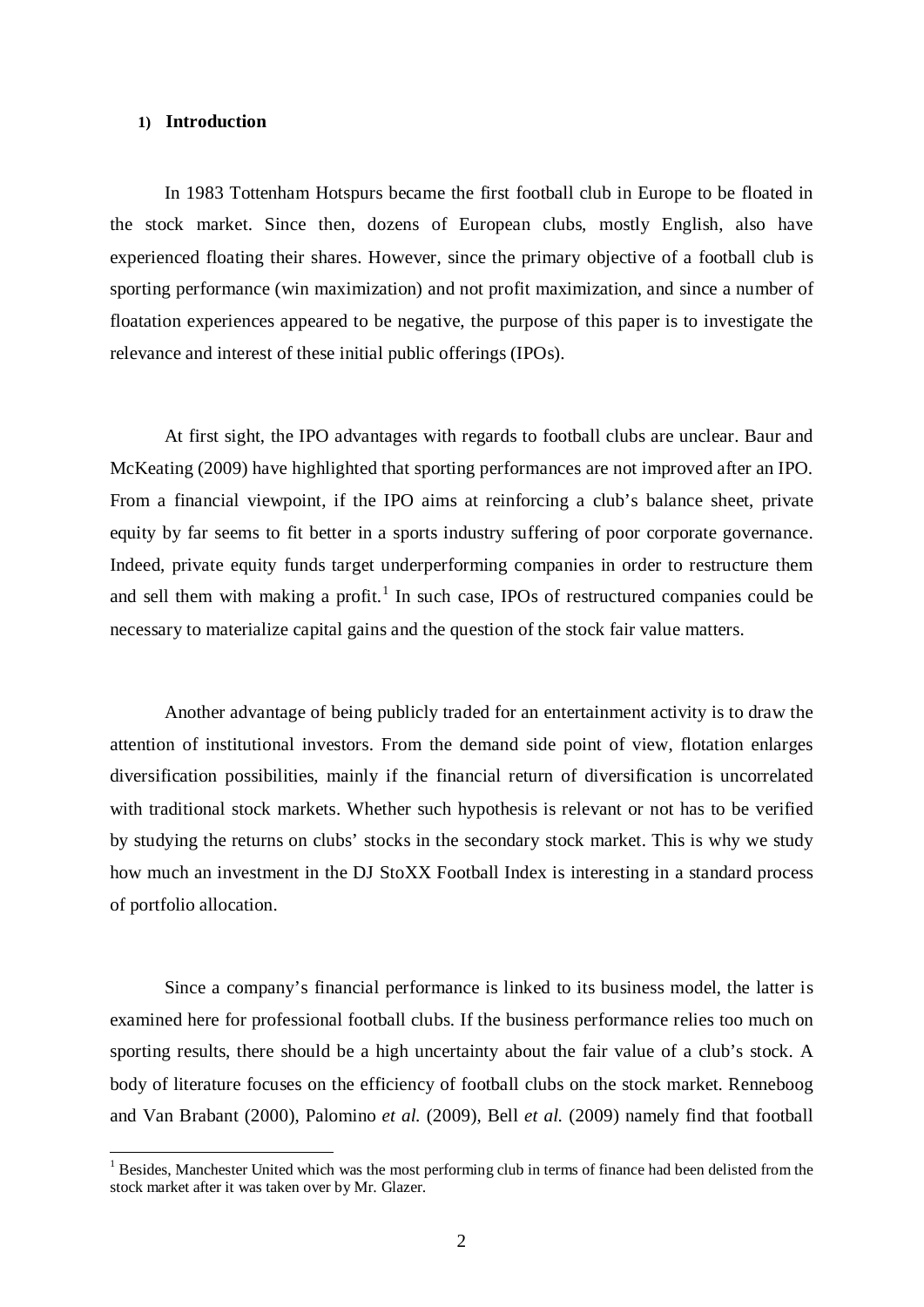clubs' stocks are strongly affected by sporting outcomes. Palomino *et al.* (2009) even show that investors in British football should use information from the betting market to implement short-term stock strategies because the bookmakers' odds are particularly accurate to predict the games' outcomes. Thus, our paper investigates whether the business model and the balance sheet of a European football club have an impact on the fair value of its stock.

Hall *et al.* (2003) strikingly notice that a listed club's wage bill is significantly higher in European football despite IPOs should have improved clubs' transparency and governance by transferring control to the shareholders. Thus, the football industry seems unable to curb wage inflation. Consequently, we attempt to determine how efficient the governance of European football clubs is.

The purpose of our paper is to investigate whether it is actually relevant to float football clubs' shares in the stock market. First, it shows that there is little interest for institutional investors to invest their money in football stocks because of a relatively weak risk-return profile and low diversification possibilities. Then it exhibits that the financial value of a football club is highly related to its sporting results. The resulting instability of a club's value added to the high share of intangible assets in clubs' balance sheet generates a strong uncertainty on the club assets' fair value and, by the same token, on their stocks' fair value. Finally, the paper demonstrates that a major cause of IPOs' failures is the lack of an effective corporate governance at the club's level.

The paper is organized as follows. Section 2 reminds some stylized facts regarding publicly traded football clubs while Section 3 examines whether clubs may be attractive to professional or institutional investors. Section 4 investigates the roots for the uncertainty of football clubs' fair value. Section 5 studies the quality of clubs' governance. Section 6 concludes.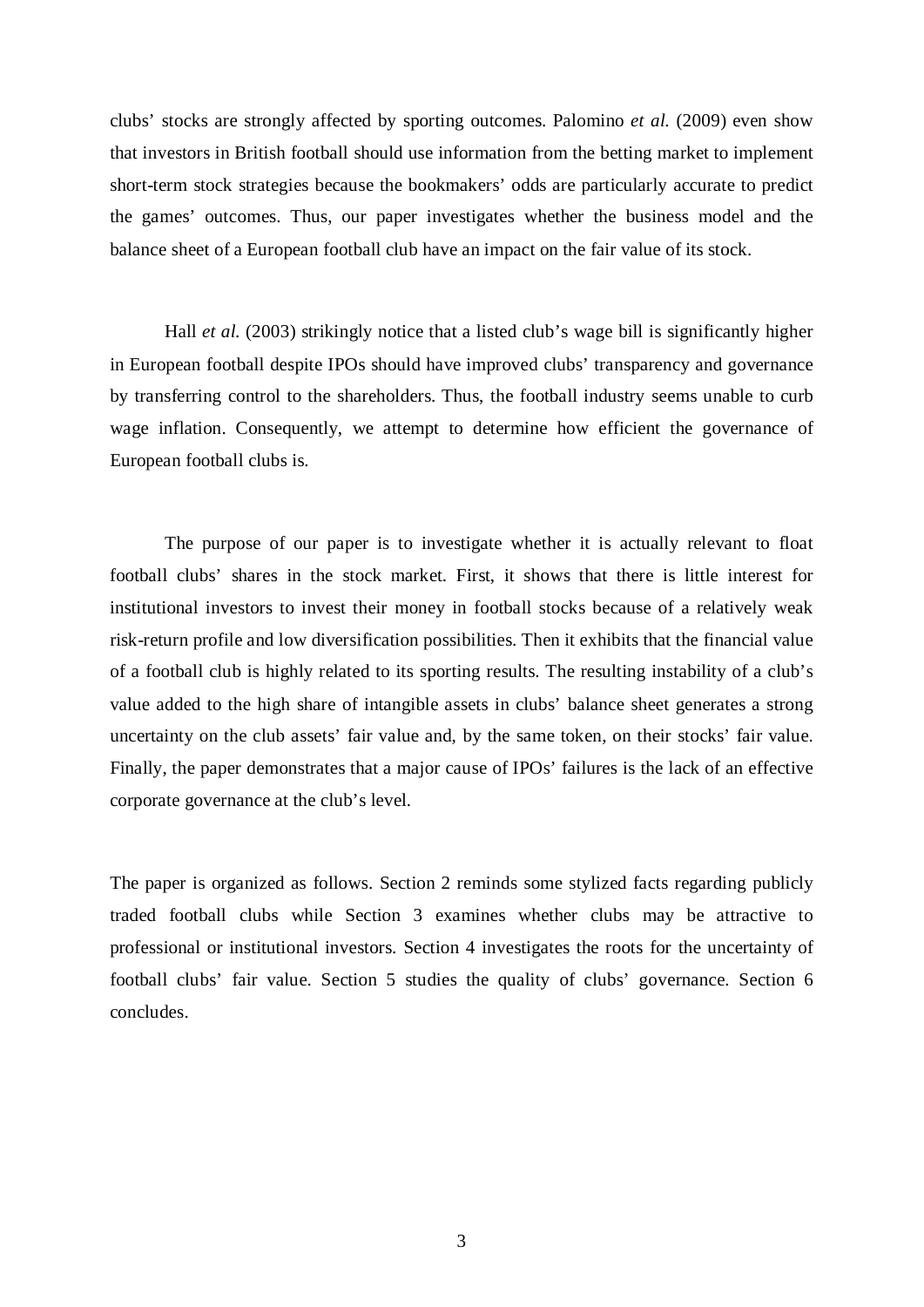#### **2) Football clubs in the stock market: an overview**

A bit more than forty football clubs around Europe had ventured in the stock market since 1983. Some of them were de-listed since then. In Figure 1, the number of football clubs publicly traded over time is displayed (the full list of clubs is available in Appendix 1). It is striking that the majority of these IPOs occurred by the end of the 1990s, in times of financial euphoria. The peak in the number of publicly traded clubs was witnessed between 1999 and 2003. Then, a strong wave of de-listing took place, mainly in England (see Appendix 2).



**Figure 1** Number of publicly traded football clubs in Europe (January 1983-September 2009)

The best known index for publicly traded football clubs is the DJ StoXX Football Index<sup>[2](#page-4-0)</sup> which composition is exhibited in Table 1. As of September  $1<sup>st</sup>$ , 2010, the index was encompassing 23 football clubs. Contrary to a publicized myth, only still 4 clubs out of 23 are based in the United Kingdom. Other clubs are well scattered throughout Europe: 5 are Danish, 4 Turkish, 3 Italian, 3 Portuguese, 1 Dutch, 1 French, 1 German, and 1 Swedish. Notice that market capitalization is negligible: with a  $\epsilon/2$  million market capitalization, Galatasaray is the most important club in the index. This may explain a low attractiveness of the football stock market for institutional investors. The financial size of football clubs in the stock market is extremely small when compared to global capital markets. Indeed, as of September 1st, 2010,

<span id="page-4-0"></span> $2$  The Bloomberg Football Club Index focuses on English and Scottish football clubs.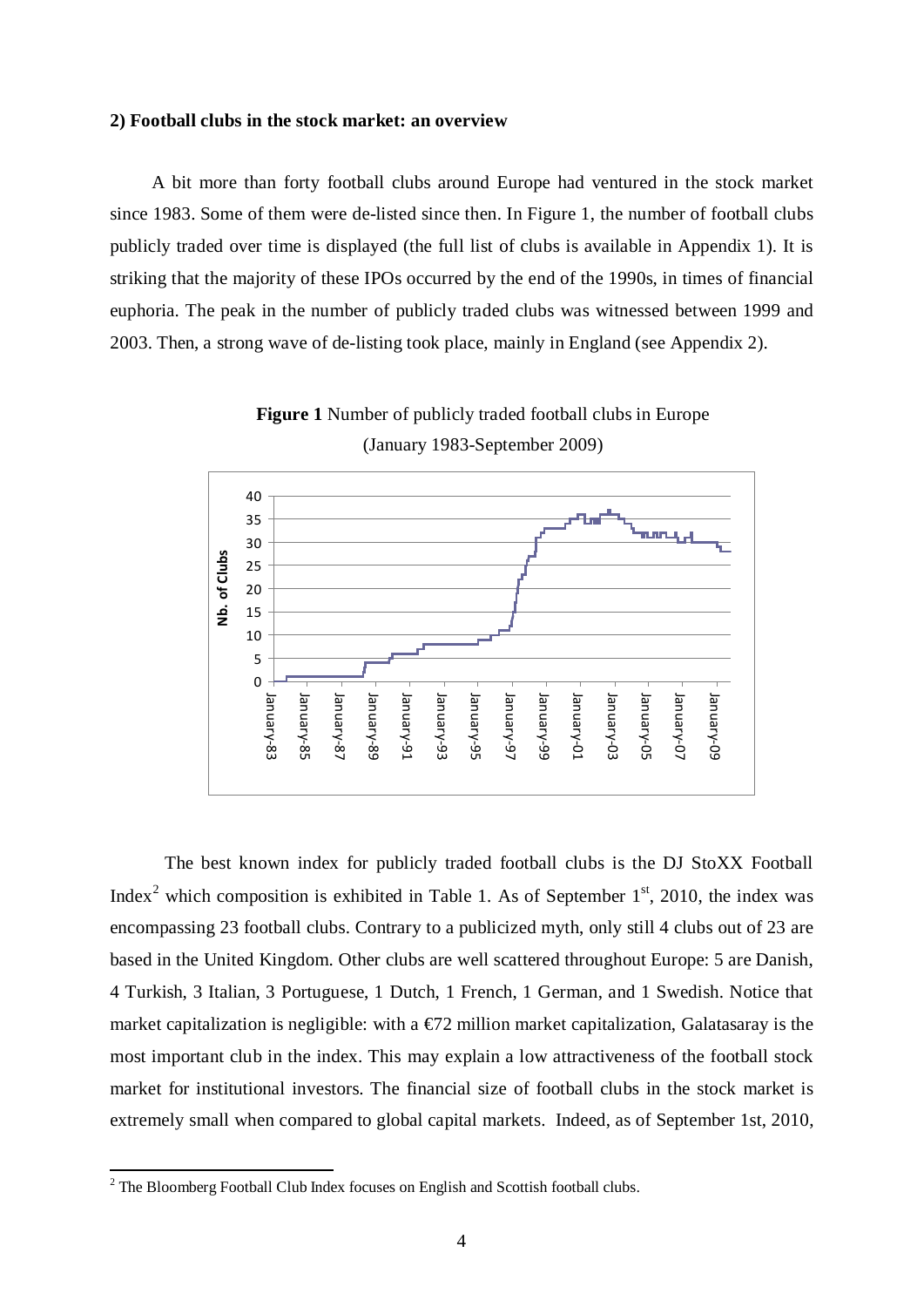the market value of the DJ StoXX Football Index represented only 0.035% of the DJ EurostoXX 50 market value. Since the creation of this DJ StoXX Football Index in 2002, this ratio never exceeded 0.06%.

| <b>Country</b>     | Company                          | Weight<br>(%) | Mcap<br>( <del>€</del> million) | Float<br>(%) | <b>Division</b><br>2010/2011 | in<br><b>Involved</b><br>in<br>European<br>League |
|--------------------|----------------------------------|---------------|---------------------------------|--------------|------------------------------|---------------------------------------------------|
| Turkey             | <b>GALATASARAY</b>               | 11.55         | 72.0                            | 37.1         | 1st                          |                                                   |
| Italy              | <b>JUVENTUS</b>                  | 9.45          | 58.9                            | 32.5         | 1st                          | Europa                                            |
| Turkey             | <b>FENERBAHCE SPORTIF HIZMET</b> | 9.38          | 58.5                            | 13.0         | 1st                          |                                                   |
| Germany            | <b>BORUSSIA DORTMUND</b>         | 9.24          | 57.7                            | 85.4         | 1st                          | Europa                                            |
| Denmark            | PARKEN SPORT & ENTERTAINMENT     | 8.80          | 54.9                            | 84.4         | 1st                          | CL                                                |
| Turkey             | <b>BESIKTAS</b>                  | 8.40          | 52.4                            | 30.0         | 1st                          | Europa                                            |
| France             | <b>OLYMPIQUE LYONNAIS</b>        | 6.88          | 42.9                            | 41.9         | 1st                          | CL.                                               |
| Italy              | AS ROMA                          | 6.50          | 40.5                            | 32.9         | 1st                          | CL                                                |
| Turkey             | TRABZONSPOR SPORTIF YATIR        | 6.47          | 40.4                            | 25.0         | 1st                          |                                                   |
| United Kingdom     | TOTTENHAM HOTSPUR                | 4.10          | 25.6                            | 23.5         | 1st                          | CL                                                |
| United Kingdom     | <b>CELTIC</b>                    | 3.58          | 22.3                            | 46.2         | 1st                          |                                                   |
| <b>Netherlands</b> | AFC AJAX                         | 3.49          | 21.8                            | 17.1         | 1st                          | <b>CL</b>                                         |
| Denmark            | <b>BRONDBY IF B</b>              | 2.89          | 18.1                            | 100.0        | 1st                          |                                                   |
| Portugal           | SPORT LISBOA E BENFICA           | 2.37          | 14.8                            | 27.8         | 1st                          | <b>CL</b>                                         |
| Denmark            | <b>ARHUS ELITE</b>               | 2.00          | 12.5                            | 59.7         | 1st                          |                                                   |
| Italy              | LAZIO                            | 1.13          | 7.1                             | 33.3         | 1st                          |                                                   |
| United Kingdom     | <b>MILLWALL HLDG</b>             | 1.03          | 6.4                             | 46.5         | 2 <sub>nd</sub>              |                                                   |
| Denmark            | <b>SILKEBORG</b>                 | 0.88          | 5.5                             | 56.4         | 1st                          |                                                   |
| Denmark            | AALBORG BOLDSPILKLUB             | 0.53          | 3.3                             | 74.9         | 1st                          |                                                   |
| Portugal           | FUTEBOL CLUBE DO PORTO           | 0.51          | 3.2                             | 20.9         | 1st                          | Europa                                            |
| Portugal           | <b>SPORTING</b>                  | 0.30          | 1.8                             | 8.4          | 1st                          | Europa                                            |
| United Kingdom     | <b>WATFORD</b>                   | 0.28          | 1.7                             | 54.1         | 2nd                          |                                                   |
| Sweden             | <b>AIK FOOTBALL</b>              | 0.27          | 1.7                             | 59.0         | 1st                          |                                                   |

**Table 1** Composition of DJ StoXX Football (1st September 2010)

Source : StoXX Ltd. Note: "CL" means qualification for the round robin stage of the Champions League and "Europa" means qualification for the round robin stage of the Europa League.

Moreover, the sporting value of publicly traded clubs is heterogeneous. Even though almost all the floated teams are in a first national league, only 6 clubs have qualified for the round robin stage of the Champions League and 5 for the Europa League. Given that sporting success in European football contests is a precondition for financial success, this is not a good omen for the financial performances of most floated clubs. With regards to English clubs, 2 out of 3 clubs are strikingly not in the elite division. Here we observe the outcome of delisting trend among the best English teams during the 2000s (see also Appendix 2).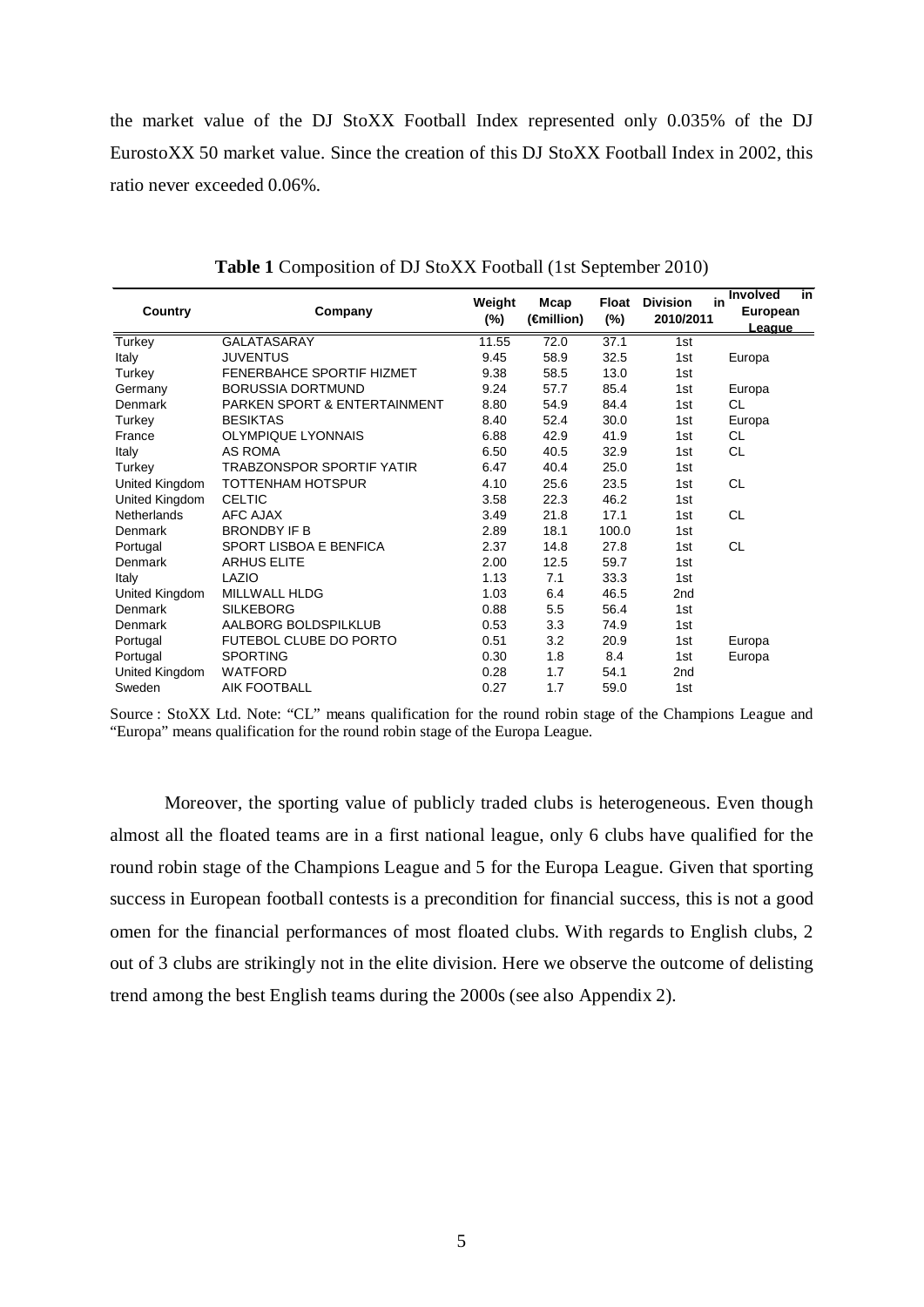#### **3) Assessment of football stocks from an institutional investors' point of view**

For institutional investors, the DJ StoXX Football Index may be attractive only if financial returns are good enough compared to their volatility or if the index brings with it some diversification compared with traditional asset classes. Let us consider the typical case of an investor in stocks and bonds in Euros. Here we take into consideration the DJ Euro StoXX 50 as a common European stock index and the Merrill Lynch EMU Government index as a European government bond index. Data are respectively from Datastream and Bloomberg. Descriptive statistics<sup>[3](#page-6-0)</sup> from January 1991 to September 2009 are available in Table 2 and the correlation matrix in Table 3.

**Table 2** Descriptive Statistics of returns, January 1991-September 2009

|                 | <b>Stock Index</b> | <b>Bond Index</b> | <b>Football Index</b> |
|-----------------|--------------------|-------------------|-----------------------|
| Ann. Mean       | 7.80%              | 6.95%             | 3.66%                 |
| Ann Std. Dev.   | 19.09%             | 3.47%             | 23.89%                |
| <b>Skewness</b> | $-0.50$            | $-0.13$           | 0.59                  |
| Kurtosis        | 3.95               | 2.86              | 6.30                  |
| Maximum         | 14.69%             | 3.83%             | 32.85%                |
| Minimum         | $-18.64%$          | $-1.99%$          | $-25.14%$             |
| Sharpe Ratio    | 0.20               | 0.86              | $-0.01$               |

Source : Bloomberg, Datastream, authors' calculation.

**Table 3** Correlation between returns, January 1991-September 2009



Source : Bloomberg, Datastream, authors' calculations.

First, one witness pretty bad returns with the DJ StoXX Football Index. The Sharpe ratio is even negative (-0.01) whereas it is positive for the common stock index (0.20) and the bond index (0.83). On the other hand, the average Football Index return is lower than the average return on other asset classes and the standard deviation is higher with the former than the latter. Returns on football shares look unstable: extreme risks as measured by the skewness, kurtosis and maximum monthly loss are markedly higher with the football index than with the other two asset classes. Besides, even though the football index is uncorrelated with the bond

<span id="page-6-0"></span><sup>&</sup>lt;sup>3</sup> Even if the index was created in 2002, StoXX proposes historical daily data starting from 31/12/91.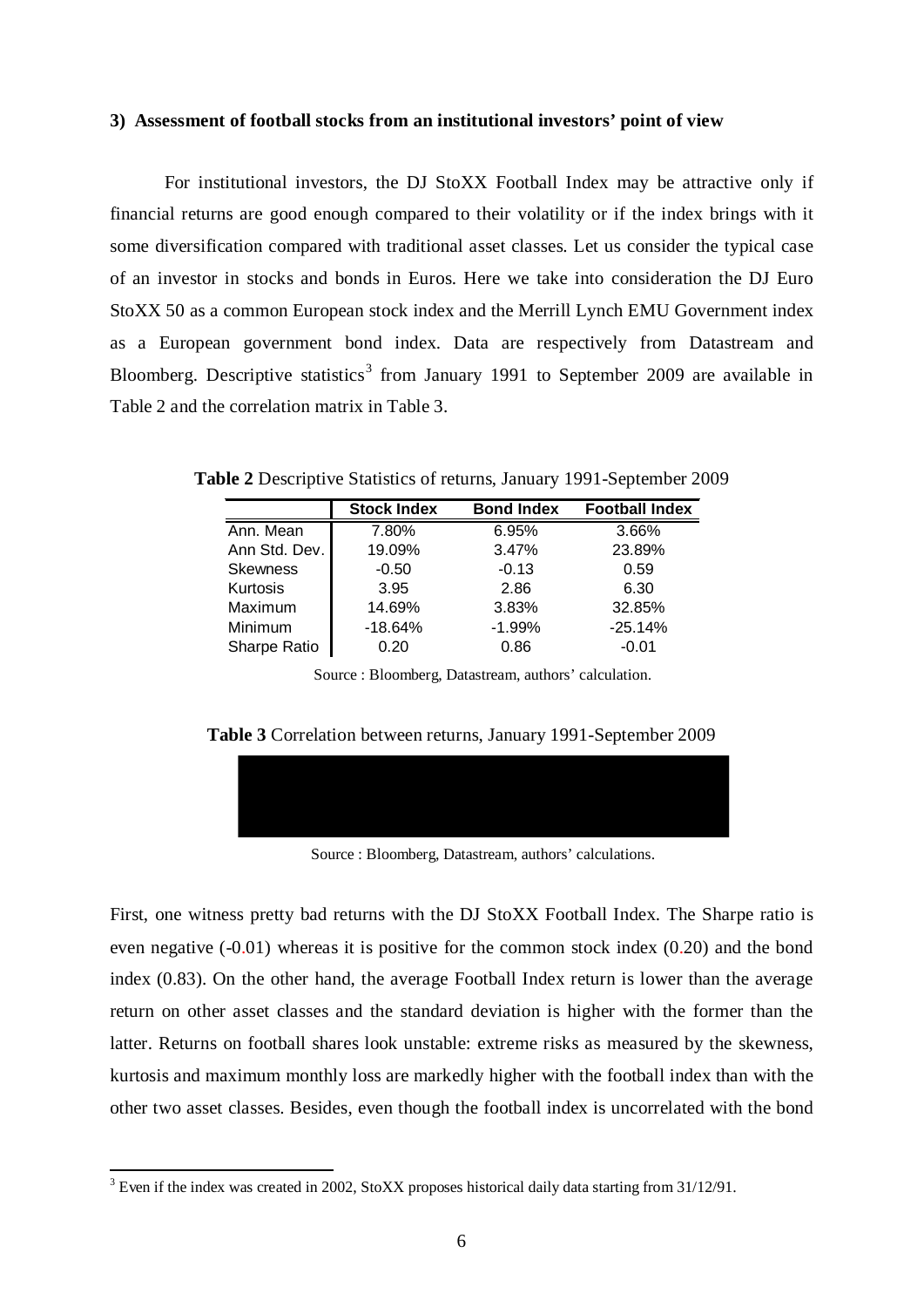index, it is not very much uncorrelated with the stock index. Overall returns of the three indices are available in Figure 2 and the one-year rolling performance is shown in Figure 3.



**Figure 2** Overall returns, comparison between the three indexes, January 1991-September 2009

Source : Bloomberg, Datastream.



**Figure 3** One year rolling performance: comparing the three indexes, January 1991- September 2009

Source : Bloomberg, Datastream.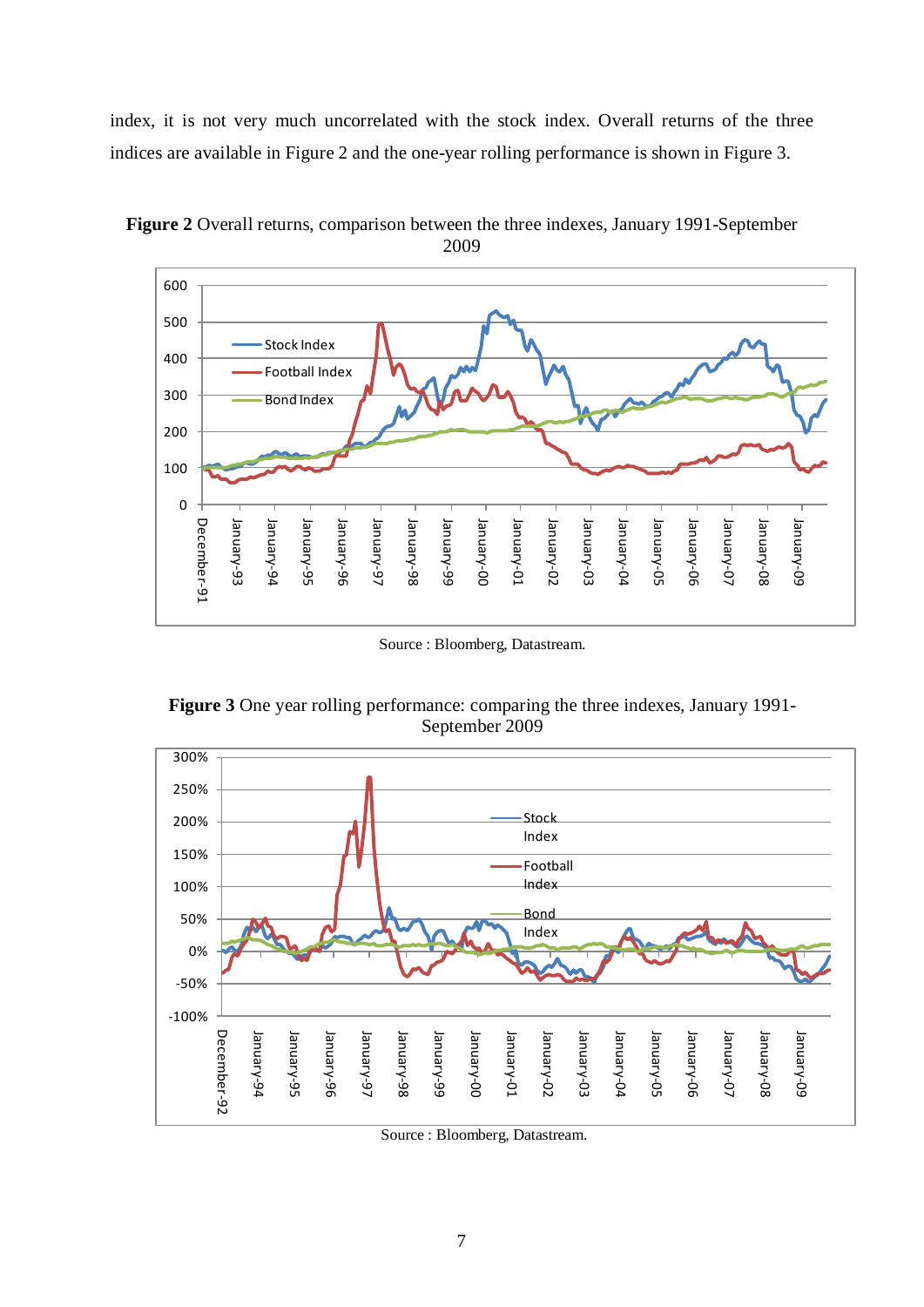The football index systematically underperformed the common stock index between 1997 and 2005. It performed better in 2007 and 2008 and stepped back to underperforming in 2009. The main message delivered by Figure 3 is a strong correlation between the football index and the stock index since the beginning of the 2000s. One can notice a surge in the volatility of the football index - sometimes between two flat episodes -, as if the football clubs' fundamental value was not clear. To sum up, with regards to institutional investors, our findings can explain why they do not favour investing in publicly traded football clubs. Football stocks are not attractive when an 8% return per year is required from a number of other financial investments.

The erratic behaviour of the DJ StoXX Football Index may be rooted in various causes. Indeed, the overall turnover of football shares is very low and some stocks are not even traded during several weeks in a row. A low turnover can trigger dramatic consequences, positive or negative, on stock prices. Andreff *et al.* (2008) have shown that the share of free float stocks has diminished over time in England during the 2000s, which is all the more surprising that an opposite tendency is usually observed in any new industry. It must be stressed that an erratic behaviour of the football index can also derive from the uncertainty about what the fair value of football clubs actually is.

In the stock market, rational speculators should detect if a stock is under- or overvalued and their action should create those financial flows that would stabilize the stock price around its mean value. However, the club's value heavily depends on valuation criteria as much uncertain as the club's sporting results and/or possible gains and losses on the very irrational market for players' transfers (Kuper and Szymanski, 2009). Such dependence may introduce a radical uncertainty about the club's fair value and fundamentalist investors may not be able to stabilize the stock price. Instead of taking positions on the basis of the difference between the current and the fundamental value, investors will then take a position according to their perception of recent market behaviour. A model by Gennotte and Leland (1990) shows that multiple equilibriums can take place in this case and the stock price can be stuck in a lasting low equilibrium. This is why the drivers of a football club's fair value must be investigated now.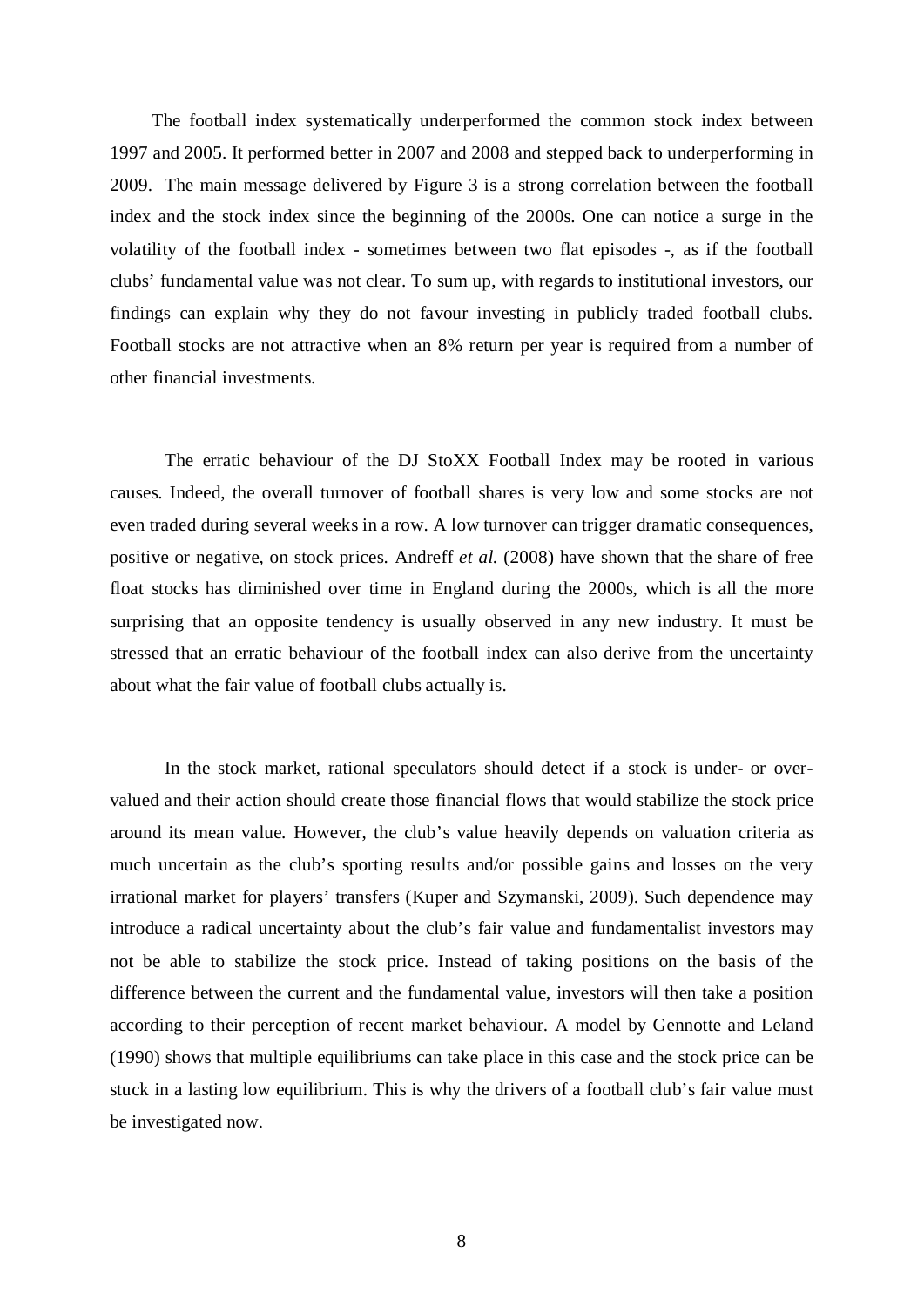#### **4) What about the fair value of a football club?**

#### A/ **The club's business model**

Most professional football clubs concentrate all their economic activity exclusively on football. Their revenues mainly accrue from three sources: TV broadcasting rights, gate receipts and a commercial source (sponsorship and merchandising). Figure 4 exhibits that the distribution of leagues (clubs) revenues between the three major sources is different across the European leagues. On the club's expenditures side, the great bulk of the budget is devoted to salaries and players acquisitions (transfers).

**Figure 4** Breakdown of revenue sources in major European leagues, 2008/2009, in million €.



Source: Deloitte (2010).

In a typical European football club, most revenues are directly linked to sporting results: a well-performing team is likely to attract a bigger attendance to its games, which will be more often exposed through TV broadcast, with subsequent higher TV broadcasting rights and this will attract more sponsors and trigger bigger sales of club-related commercial products. Besides, for those top clubs that qualify for the Champions League, they can earn additional money as a result of reaching the highest level in the European hierarchy of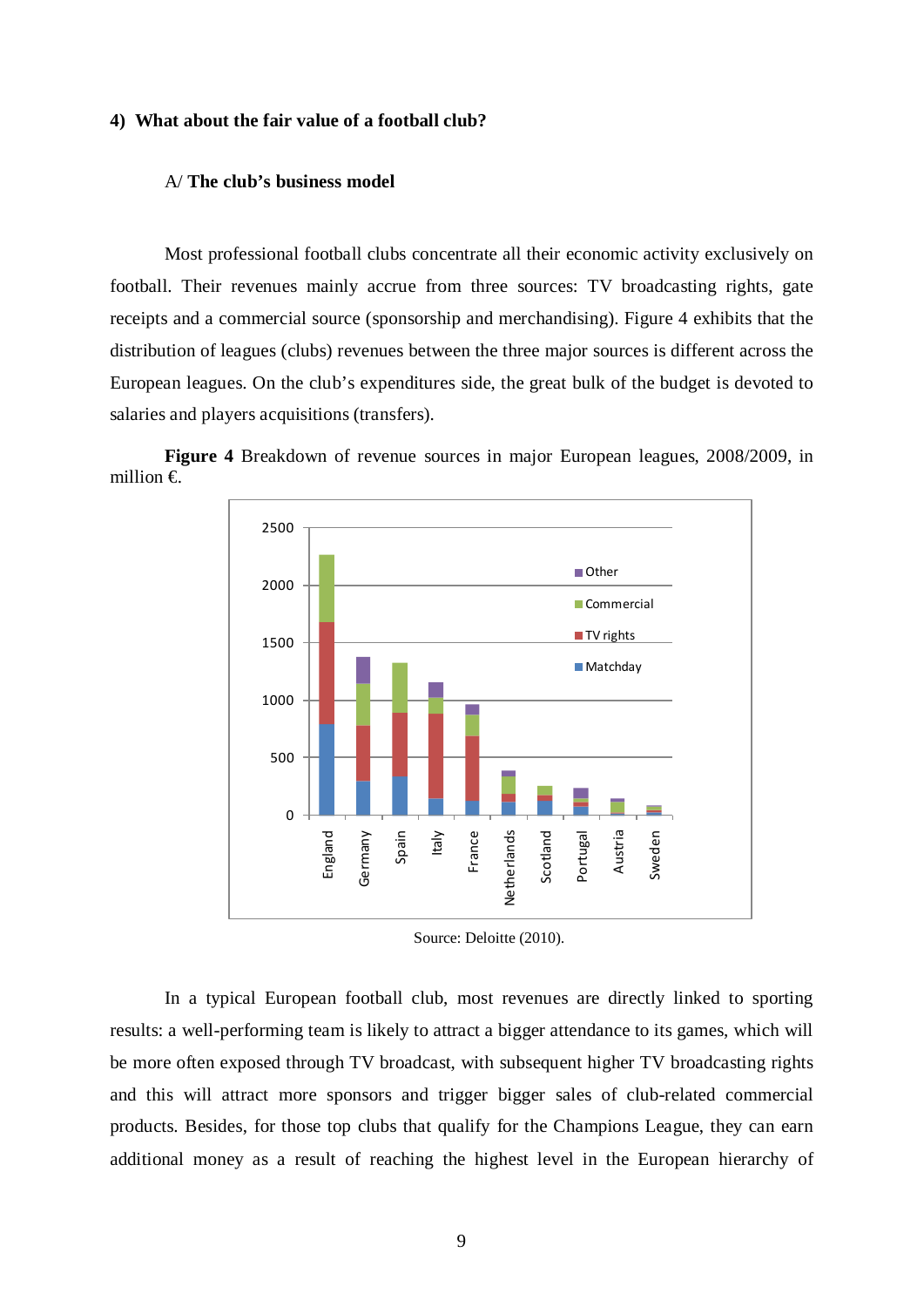football contests. Negotiating TV rights revenues in the deals with TV channels is also crucial for European football clubs, in particular in France and Italy where they account for around 60% of clubs' revenues. If, for any reason (injuries, bad tactics on the pitch, administrative sanctions, etc.), sporting results are to decline, it is very likely that the financial outcome will be declining as well while salaries are unlikely to drop that suddenly. Thus, both virtuous and vicious circles have a self-reinforcing character. Good (resp. bad) sporting results imply good (resp. bad) financial outcome with its consequences, that is an improvement (resp. a deterioration) of the players staff due to hiring (resp. selling) valuable players and rising (resp. lowering) players' salaries. The virtuous circle raises the probability of good sporting performances, then a good financial outcome and so on and so forth. It is exactly the opposite with the vicious circle. To sum up, for traditional football clubs, financial results are highly dependent on sporting results. Since a stock price is the sum of future discounted cash-flows, the stock of publicly traded clubs must also heavily depend on sporting results.

Some football clubs have decided to diversify their activities in order to diminish the sporting uncertainty which makes financial performances so much uncertain. The best example is the Danish club FC Copenhagen. This club was created in 1992 out of the merger between Kjøbenhavns Boldklub, the oldest non-English football club, and Boldklubben 1903. The merger was decided at the time of building a modern stadium named Parken<sup>[4](#page-10-0)</sup> with  $38,000$ seats aiming at attracting a bigger fan attendance. The newly created club was listed on the Copenhagen Stock Exchange in 1997. Since the IPO, the club's strategy has been to diversify its economic activities so that financial results will less and less rely on football performances. Acquiring the Parken stadium was a major tool for such strategy. In 1999, the company's name has changed from Football Club Copenhagen A/S to Parken Sport & Entertainment A/S. In 2001, the club has expanded its business by acquiring Rockshow, the promoter of an annual Danish outdoor concert tour, and 15% of Euro Media A/S, a production company. In 2002, Parken Sport & Entertainment A/S has taken a 51% stake in e-billeter A/S, a company selling tickets for sporting and entertainment events throughout Denmark, and has taken over a professional handball team. In 2006, it has also bought Fitnessdk, a company involved in the fitness centers industry. Now football represents only a small share of the total Parken Sport & Entertainment A/S turnover (see the evolution of Parken Sport & Entertainment overall sales in Figure 5). A major consequence has been to stabilize the company's income.

<span id="page-10-0"></span> <sup>4</sup> The Danish national team plays its games in this stadium.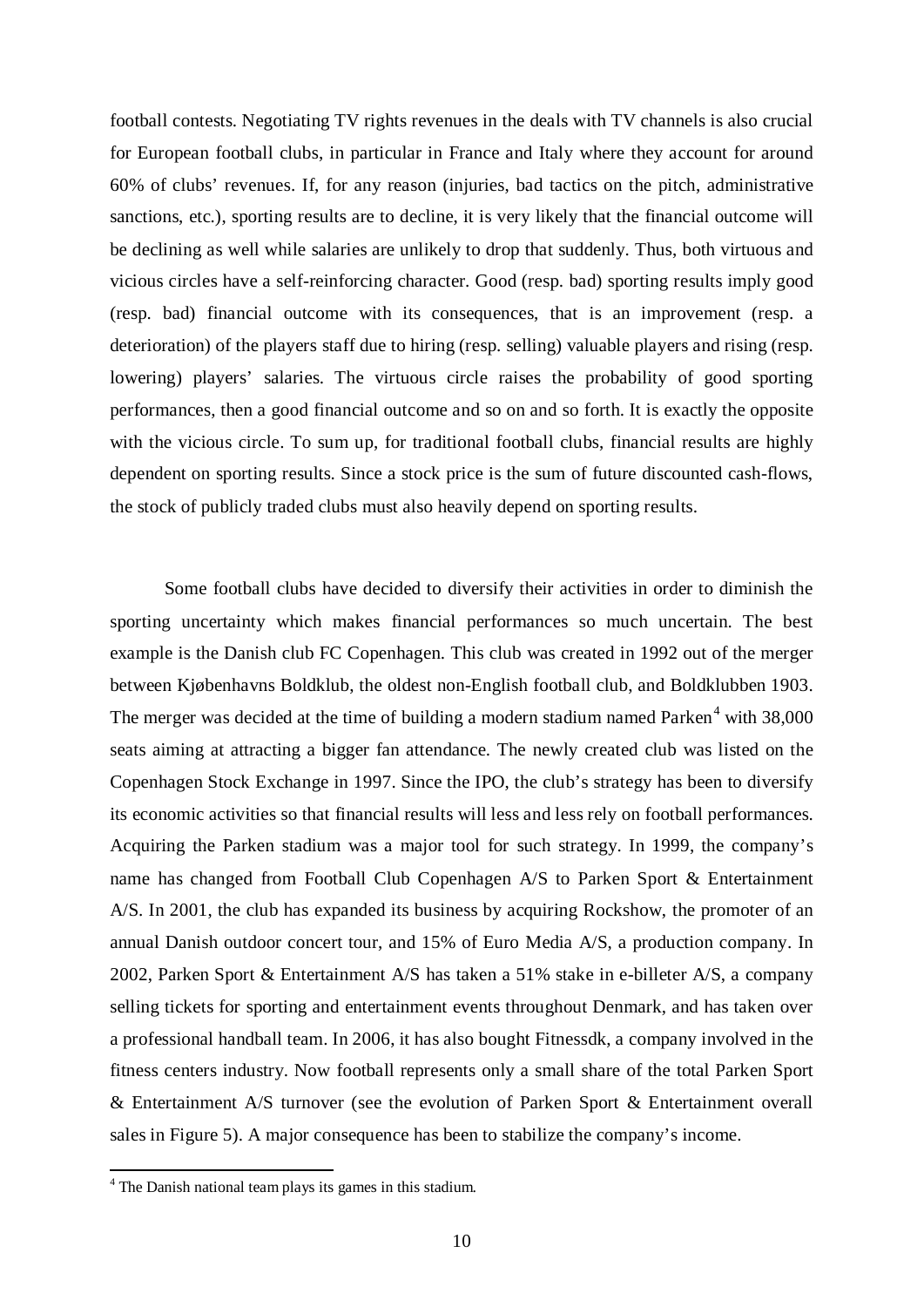

**Figure 5** Parken Sport & Entertainment overall sales, in  $\epsilon$  millions.

#### Source : Datastream.

One has to mention that Parken's diversification has not been detrimental to sporting results since FC Copenhagen has made it to win the Danish Superliga championship in the 1992/1993, 2000/2001, 2002/2003, 2003/2004, 2005/2006, 2006/2007 and 2008/2009 seasons.

#### B/ **The significance of sporting results**

A train of literature highlights the significance of sporting outcomes as a determinant of football clubs' share price fluctuations. While a majority of contributors focuses on English clubs listed in the stock market (Andreff *et al.*, 2008; Bell *et al.*, 2009; Palomino *et al.*, 2009; Renneboog and Vanbrabant, 2000), Duque and Ferreira (2005) have studied Portuguese clubs, Berument *et al.* (2009) Turkish clubs, Stadtmann (2006) Borussia Dortmund and Bernile and Lyandres (2009) different European clubs in general. All these studies tend to converge toward the conclusion that winning on the pitch triggers a significant rise of the club's stock value whereas draws and losses incur a significant drop.

Thus, no one would deny that sporting outcomes significantly impact the share price of football clubs: since their business model usually is exclusively focused on football, sporting outcomes determine upcoming financial results; since the stock's fair value is the sum of future discounted cash-flows, financial results in turn should theoretically impact the stock price. Gannon *et al.* (2006), studying the impact of announcing the winner of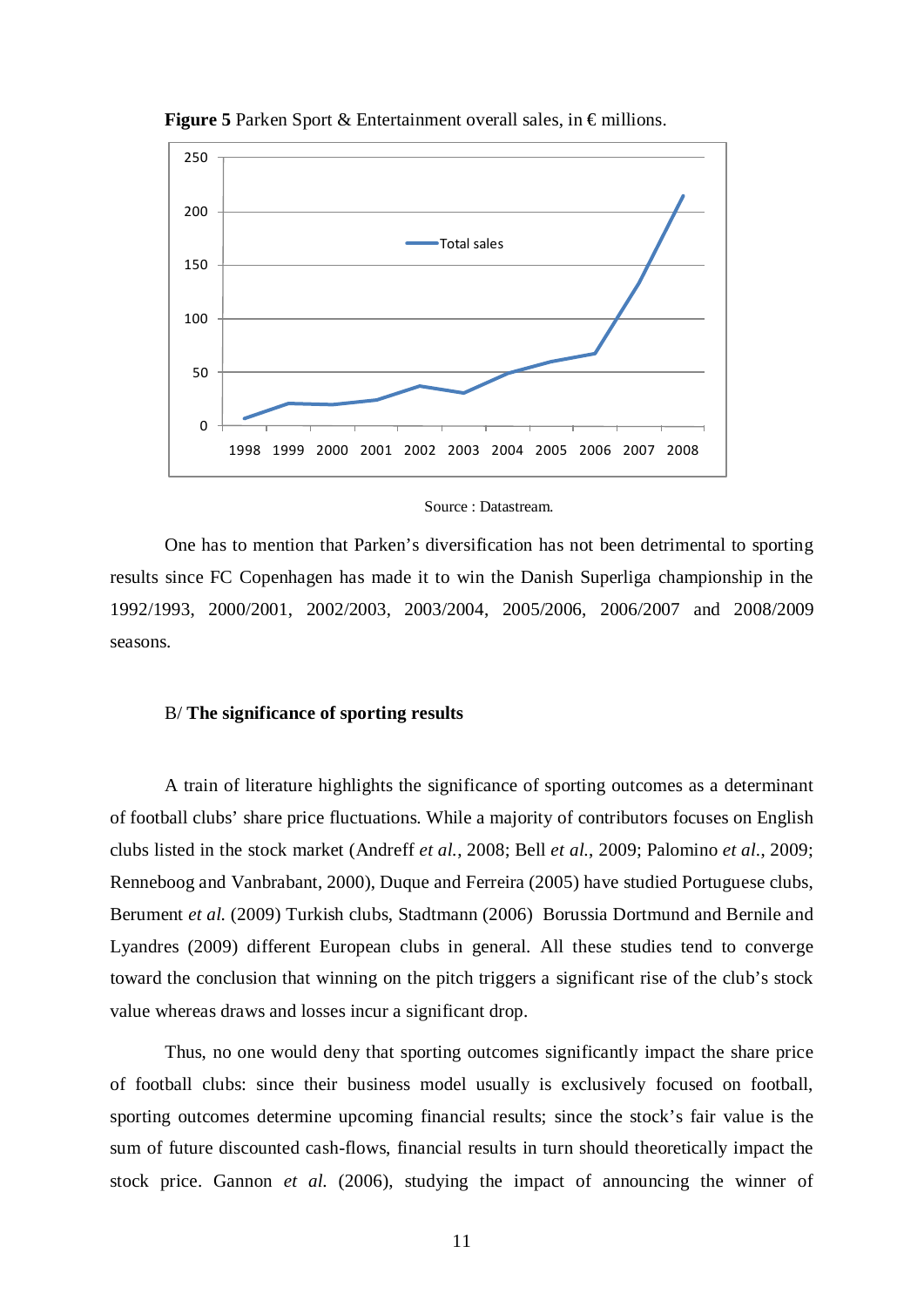broadcasting rights auction bids in England, have found a mixed reaction of clubs' stocks which is positive in 1996 but not in 2000, thus opening avenues for further research. Edmans *et al.* (2007) show that international football games impact national stock indexes through their effect on investors' mood. Bernile and Lyandres (2009) exhibit an impact on clubs' stocks due to return on assets significantly depending on sporting performances in European clubs. Moreover, Bell *et al.* (2009) and Palomino *et al.* (2009) underline that end-of-season games have a markedly higher impact than other games because the former are determinant of the final standing in national championships and cups, unveiling either each club's status next year (promotion, relegation, qualification for the Champions League, etc.) and the probable amount of its financial gains (gains from the Champions League for example).

Such findings are particularly useful for active investment strategies through which an investor can use information provided by the bookmakers and take short-term positions, whatever short or long positions. However, it is a matter of fact that bookmakers produce fairly accurate betting odds that traders surprisingly do not use to build up their strategies in the stock market (Palomino *et al.* (2009).

#### C/ **A high share of intangible assets**

Since sporting results have a significant impact on the share price of publicly traded football clubs, this creates an uncertainty about the fair value of the stock. Another source of uncertainty derives from the balance sheet of football clubs. Indeed, intangible assets represent an important share of their total capital assets. Most of these intangible assets correspond to transfer fees paid by the club to recruit players. In other words, such assets roughly express the value of the club's human capital in accounting standards. Some other intangible assets matter to the club's fundamental evaluation, for instance the goodwill associated to the value of contracts with sponsors and other contracts using the club's image and brand. The problem is that the value of intangible assets is strongly endogeneous to sporting results. Repeated wins in the championship tend to raise players' value and the value of the contracts that the club can pretend to negotiate with sponsors and the media. To the contrary, bad sporting results such as being relegated to a lower division will depreciate the value of players' capital and future sponsoring contracts. Looking for instance at those French football clubs for which financial data are available, one notices that the share of intangible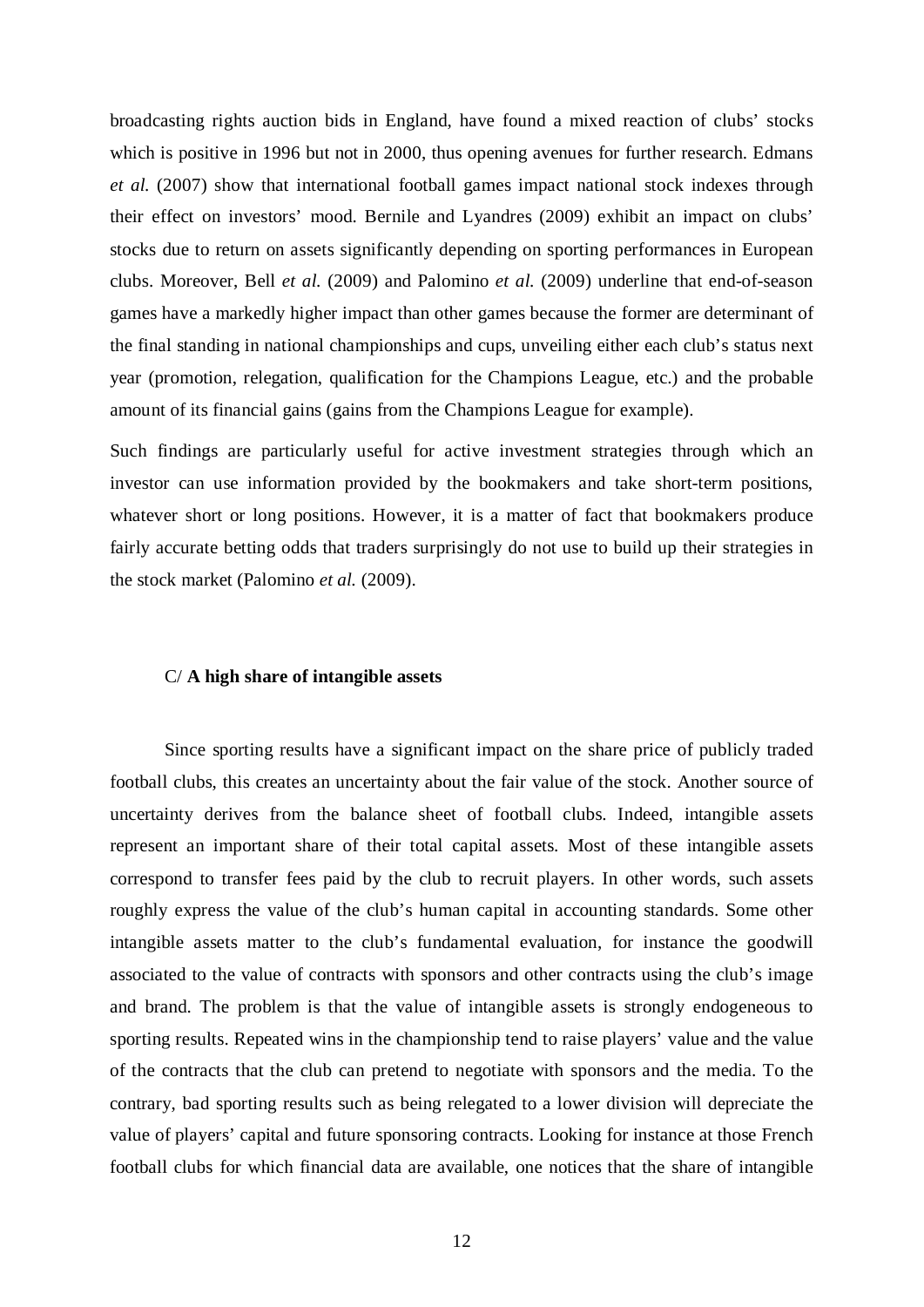assets in overall assets is regularly over two thirds in *Ligue 1* with a peak at 90 % in 2000/2001 (Figure 6).



**Figure 6** Share of intangible assets in overall assets in French *Ligue 1* and *Ligue 2* (all clubs aggregated)

Source : Ligue Professionnelle de Football, authors' calculation.

The capacity of a football player to play at his highest level is fragile because an injury or a lower sporting efficiency is never definitely avoidable so that there is a high risk of depreciation of the club's intangible assets and consequently there is some uncertainty about the club's fundamental value. The biggest clubs intend to stabilise the fundamental value of their assets by assuring a regular qualification to the European football contests – such was the aim of an aborted project of a European closed league, parallel to the UEFA contests, launched in 1999. Another strategy for stabilising the fundamental value of a club's assets consists in activity diversification outside the football industry (like the aforementioned FC Copenhagen experiment) or in buying physical assets such as a stadium and/or a commercial centre. Few European clubs enjoy the ownership of their own stadium even though they are encouraged to do it. For example, a French law passed in 2006 has allowed football clubs to achieve an IPO<sup>[5](#page-13-0)</sup>. The law explicitly recommends (or even preconditions) that an IPO should take place only if there is a project to use the proceeds to acquire real assets such as the

<span id="page-13-0"></span> $\frac{1}{5}$  $5<sub>«</sub>$  Loi pour le développement de la participation et de l'actionnariat salarié» voted the 11th October 2006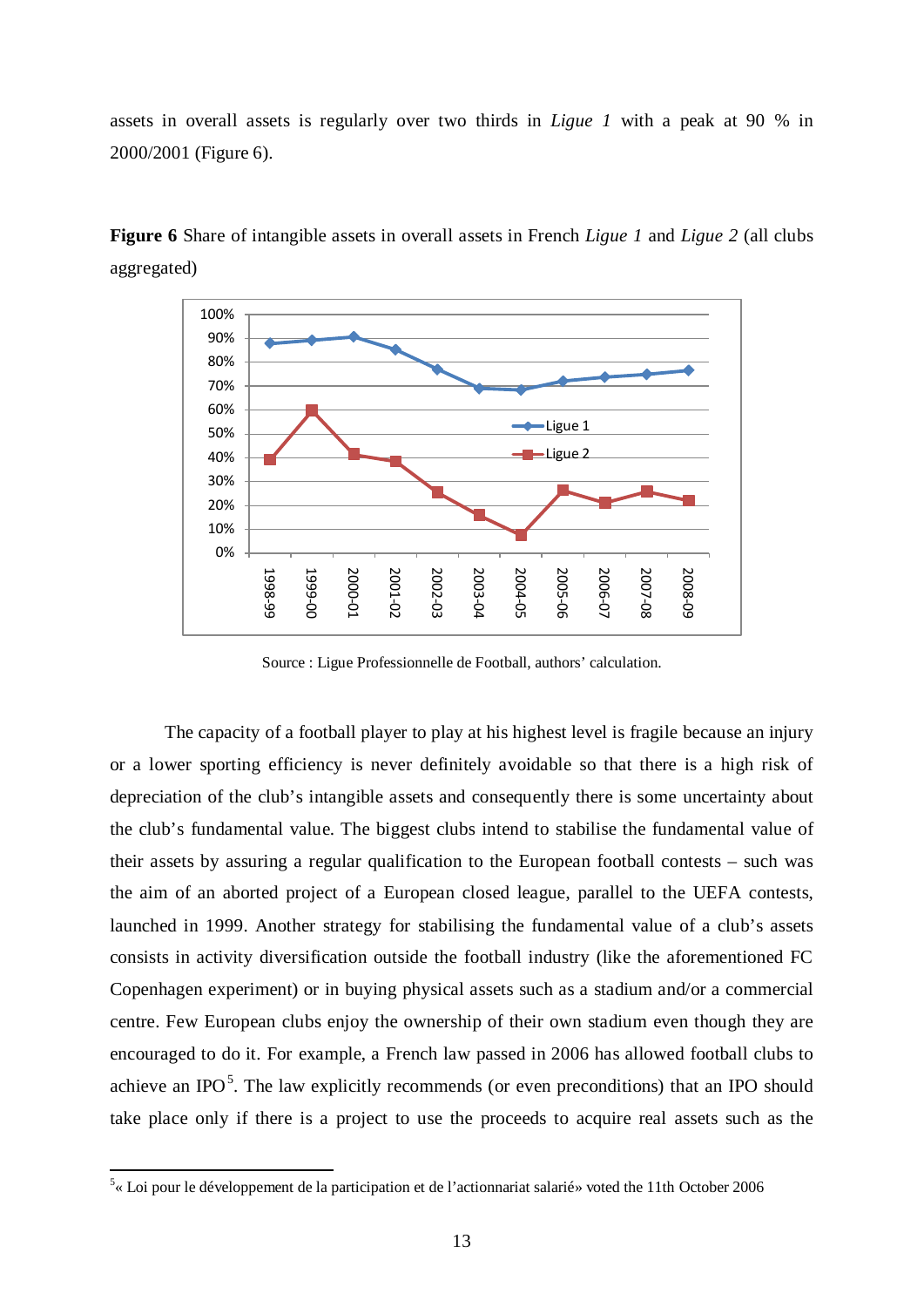property rights over the sport facility or infrastructure used by the club. Such statement obviously aims at reinforcing the stability and durability of the clubs' capital endowment and reducing the share of intangible assets. On the other hand, the law provides an incentive to back the introduction of a club's shares in the stock market with the purchase of real assets, in particular the stadium in which the club plays its games. For instance, Olympique Lyonnais has designed the construction plan of a sporting and commercial infrastructure named OL Land which encompasses a new 60,000 seat stadium coupled with an important commercial center.

#### **5) Initial public offering and governance in football clubs**

In the Anglo-Saxon model of capitalism, IPOs are assumed to be virtuous because the managers of publicly traded companies should be submitted to market discipline. In case of poor management, managers are exposed to be fired by the current shareholders or after a take over. Financial markets discipline is regarded as the most powerful tool for promoting a good governance structure according to this model's supporters (Barros, 2006). Good governance must be a way to avoid a financial crisis in the football industry. However, arguing that football clubs governance can be improved by means of a stock market pressure is not verified in practice. In England, where the majority of floated football clubs were located, IPOs had been followed with better sporting results but also with deeper financial losses or lower profits (Hall *et al.,* 2003). The main reason is - even though the usual excuse for IPOs had been a stadium or a commercial centre building - that English clubs are used to spend the money raised at the stock exchange to recruit more or better players which derails into an increased wage inflation pressure. Hall *et al.* (2003) have shown that the wage bill is always significantly higher after an IPO. In the case of football, an IPO does not seem to improve the club's governance and management. Improving shareholders' control over club managers is still a remote dream in European football. Several clubs have been delisted after catastrophic stock performances (Nottingham Forest, Queens Park Rangers, Leicester City) while a few others have been delisted after a takeover by an investment funds or by an oligarchic billionaire (Manchester United by Malcom Glazer, Chelsea FC by Roman Abramovitch).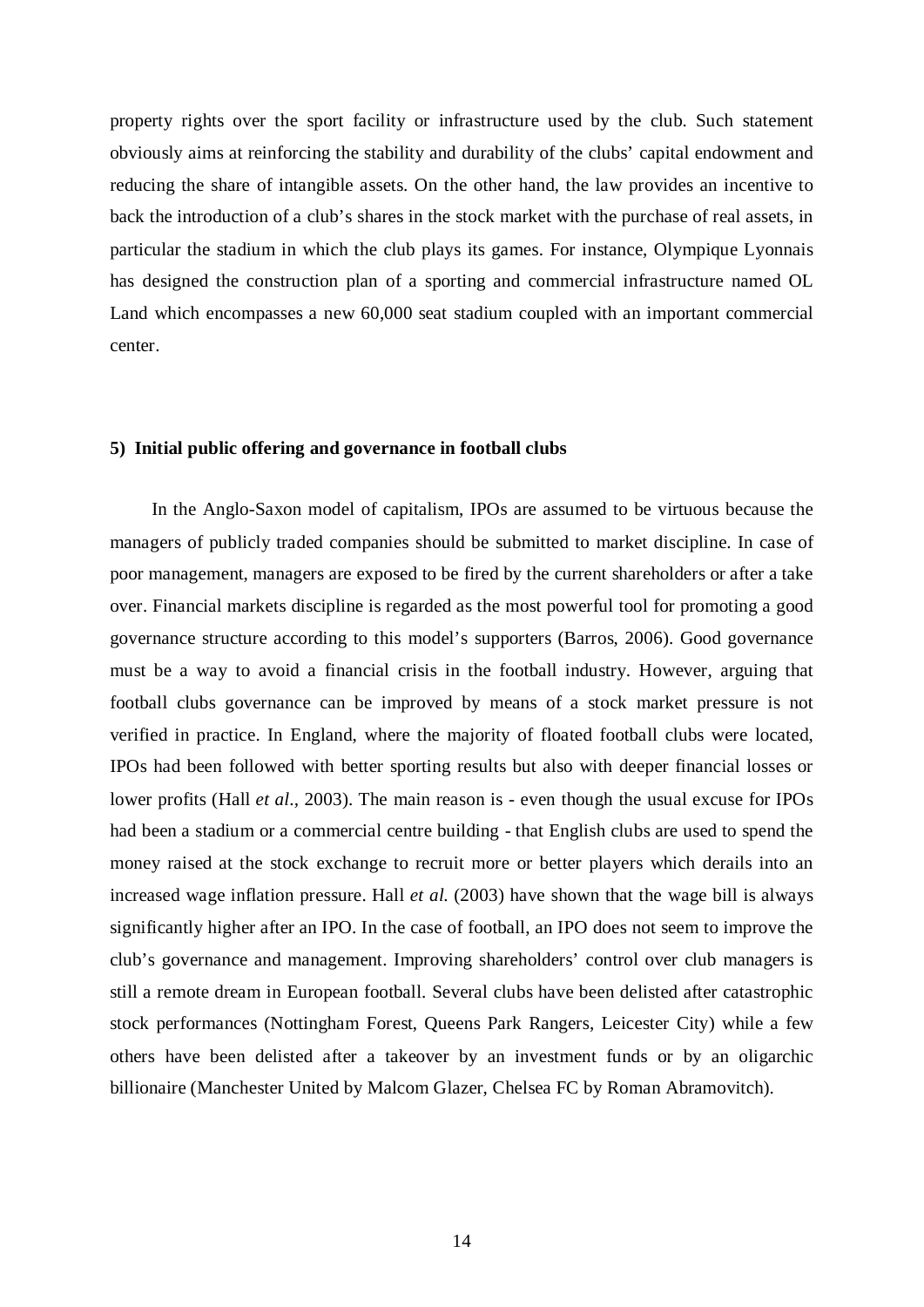#### A/ **A soft budget constraint**

An alternative view is to consider that good governance is a precondition to successful IPOs. Good governance usually comes along with good management indicators, positive or balanced financial results but never with lasting deficits. The latter would entail the IPO failure and the stock price collapse. The problem is to create the conditions for good governance, attested by positive financial results, before the IPO. A decisive solution to this problem consists in strengthening the company's budget constraint. A soft budget constraint refers to a situation in which a firm can continuously spend more than its revenue for years (or for ever) without going bankrupt, as illustrated by Janos Kornaï with regards to former communist centrally-planned economies (Kornaï, 1980) where a failing firm was always bailed out and rescued with state finance. Kornaï *et al.* (2003) have extended the same theoretical analysis to a number of situations in capitalist market economies. It is precisely to a soft budget constraint that Lago *et al.* (2006) refer: "In some countries, local government stands ready to bail out failing clubs. The contribution by Ascari and Gagnepain makes clear that there is no chance that Real Madrid or FC Barcelona would ever be allowed to go bankrupt, whatever the financial problems of these big-spending clubs" (p. 8). Ascari and Gagnepain (2006) state that: "Clubs' owners know that Catalonian or Castillian banks will always cover important losses in FC Barcelona or Real Madrid, because these clubs are national institutions. In these cases, bankruptcy is simply not an option" (p. 77). Regarding the Italian case, Baroncelli and Lago (2006) state: "the popularity of the game may even lie behind possible slippage between authorities' tolerance of financial misconduct on the part of football clubs and 'ordinary' firms operating in other fields and businesses" (note 1, p. 27). Thus, the budget constraint of a football club can be softened by a local government, a (not too demanding) bank, authorities in charge of football and, sometimes, patrons and shareholders.

It is not surprising that the majority of national football leagues in Europe are considered to be in financial crisis<sup>[6](#page-15-0)</sup>. For example, the Italian *Calcio* had a ⊕82 million operating deficit accounting in 2001-2002 while its revenues amounted to  $\in$  148 million the same year. *Seria A*'s debt reached  $\bigoplus$  742 million in 2002. Even though this debt was diminished by a rescue plan from the Italian government, the deficit still accounted for  $\epsilon$ 414 million in 2003, and 13 clubs out of 18 were in the red, 3 had a balanced budget and 2 had a

<span id="page-15-0"></span> $6$  See special issues of Journal of Sports Economics, vol 7(1), 2006 and vol 8(6), 2007.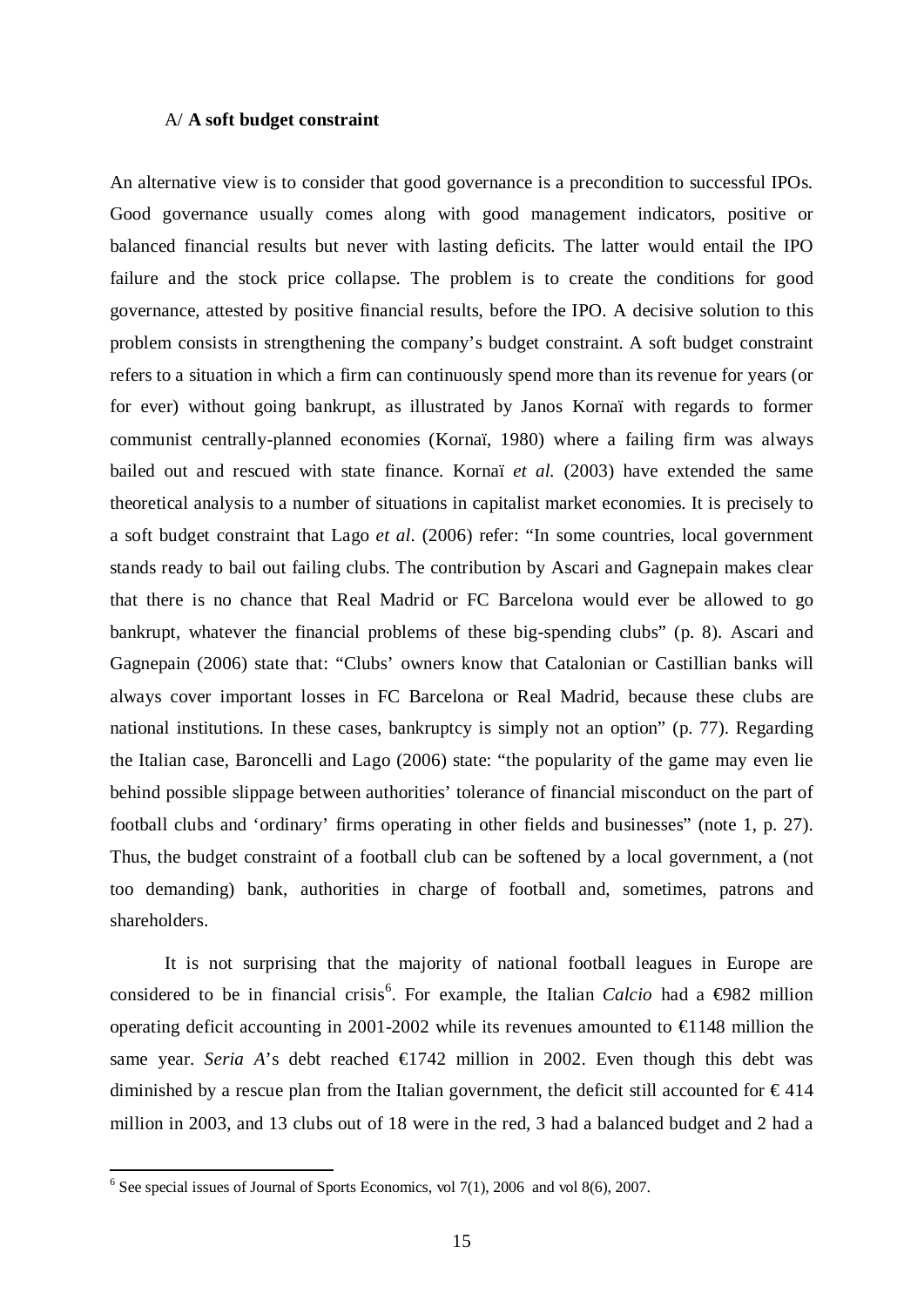little excess balance<sup>[7](#page-16-0)</sup>. The deficit reached a top of  $\epsilon$  313 million for Lazio Roma,  $\epsilon$  247 million for AC Milan and  $\epsilon$  224 million for AS Roma. No surprise that the stock price of Lazio Roma and AS Roma fell sharply. Although low sporting performances imply a stock price fall (section 4 above), lasting clubs' deficit and debts due to weak governance issues are aggravating factors as well. Lazio Roma and AS Roma had certainly been publicly traded too early or, at least, not in accordance with their financial results. Once publicly traded, their weak governance has been sanctioned in the financial market but, contrary to the Anglo-American capitalism paradigm, without improving the club management discipline. The *Calcio* is an extreme case of financial crisis which ended up in so serious financial and sporting distortions (misdoings, referees bribery, corruption, etc., see Andreff, 2007a) that the beginning of the 2004/2005 season was postponed and several football clubs had to bear sporting sanctions such as the demotion of Juventus to *Seria B* in 2006.

The Spanish *Liga* usually exhibits a slight operating surplus each year thanks to the help of silent partners. Real Madrid succeeded in moping up a €300 million debt by persuading the municipal council and the autonomous community of Madrid to evaluate its Ciudad Deportivo ground upwards so that it could be sold for €480 million (Garcia and Rodriguez, 2006). The overall debt of Spanish football clubs accounted for  $\epsilon$ 1,625 million in 2002 (compared to  $\epsilon$ 1,257 million overall revenues) and grew continuously. However, the clubs have compensated for it with including more intangible assets, i.e. the value of their players' contracts, in their accounting (Garcia and Rodriguez, 2003). Not one Spanish football club is listed in the stock market which is a sign of caution or a managerial willingness to keep control over the clubs in a way that maintains a soft budget constraint with the help of banks and public authorities. In various other football leagues, in England, in Belgium, in Scotland, in Portugal, the financial crisis hits more small clubs<sup>[8](#page-16-1)</sup> than big ones (Lago *et al.*, 2006), even though it does not definitely spare the latter<sup>[9](#page-16-2)</sup>. The debt of English football leagues (four professional divisions) reached  $\in$  billion in 2003 and 22 clubs went into administration between 1999 and 2004 (Buraimo *et al.,* 2006). With 5 clubs out of 18 being in the red in 2003 and an overall debt amounting to  $\text{\textsterling}50$  million<sup>[10](#page-16-3)</sup>, the German *Bundesliga* is regarded as less affected by the crisis (Frick and Prinz, 2006). However, the Kirch group bankruptcy in

<span id="page-16-1"></span><span id="page-16-0"></span><sup>&</sup>lt;sup>7</sup> Empoli's excess was €9 million and Juventus FC's €2 million.<br><sup>8</sup> Liquidation of KV Mechelen and SK Lommel. Financial rescue of the SC Charleroi by the Premier of Wallonie in Belgium.<br><sup>9</sup> Leeds United, Celtic Glasgow, Glasgow Rangers, Benfica, FC Porto to quote a few.

<span id="page-16-3"></span><span id="page-16-2"></span> $10$  42% of the debt was coming from only two clubs: Borussia Dortmund and Schalke 04. These two clubs securitised their debt in 2004.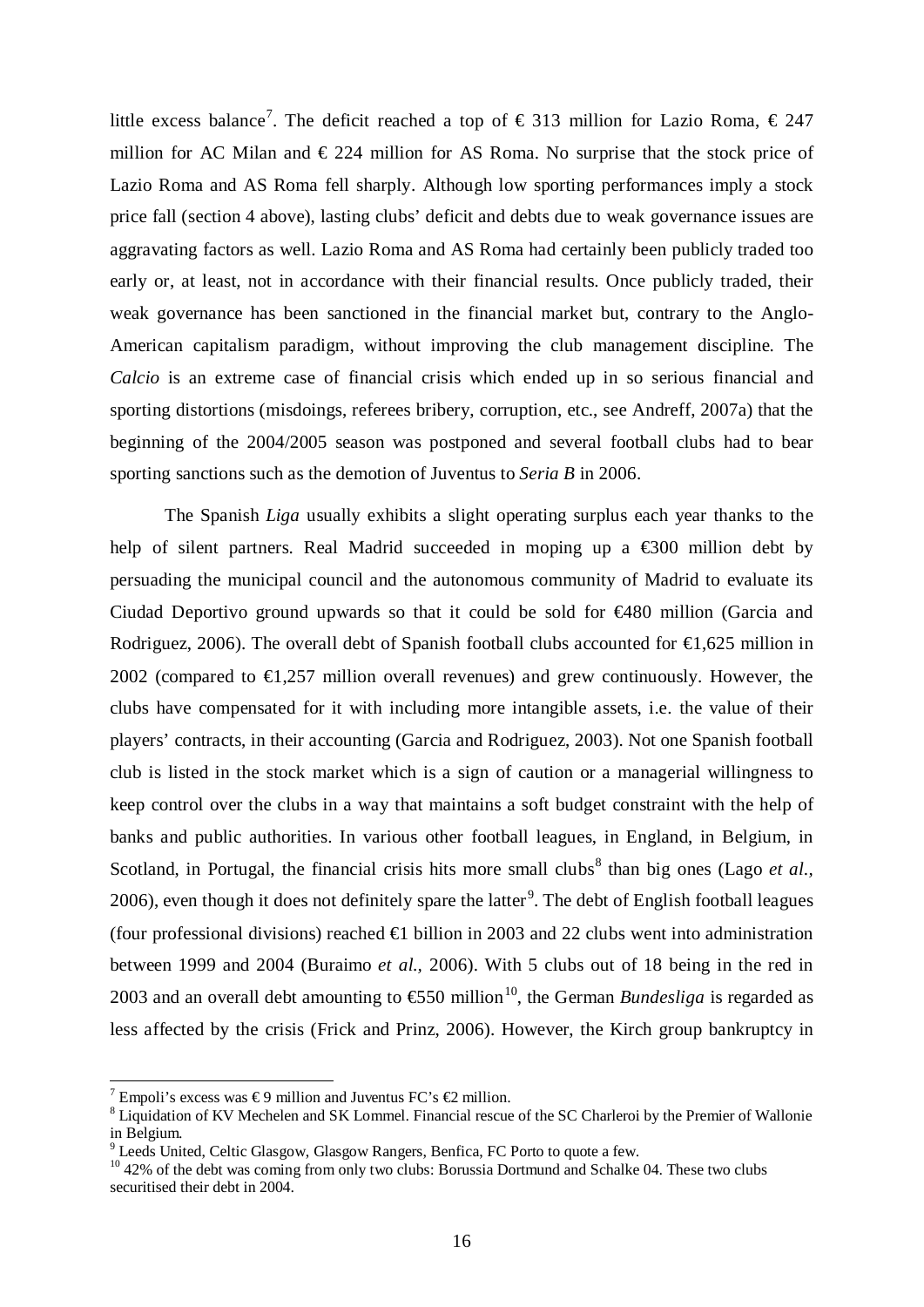2002 increased the financial troubles of German clubs since Kirch was the main funds supplier to the *Bundesliga* through its TV rights purchases (Frick, 2006). On the other hand, a quite strict control over clubs' expenditures in Germany restricted players' recruitment with a negative impact on sporting performances of German clubs, namely in European-level football contests.

More recently some of the biggest European clubs struggled to repay their debt. Table 4 displays Forbes financial data for 2009 that rank the 25 most valuable European clubs.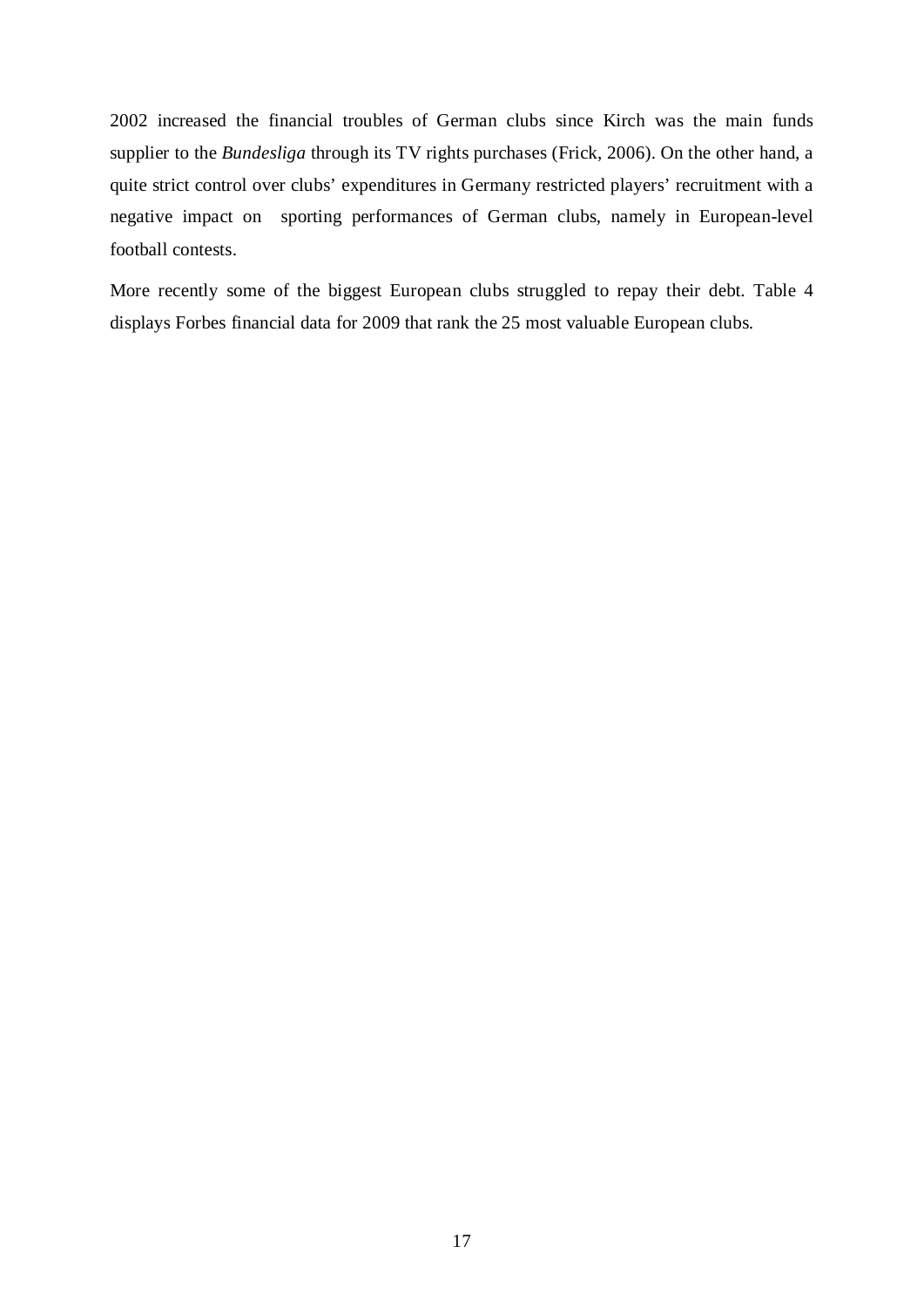| Club<br>Rank              |                                |                | <b>Current</b> | Debt/Value One   | year                    | <b>Total</b>   | <b>Operating</b>    |
|---------------------------|--------------------------------|----------------|----------------|------------------|-------------------------|----------------|---------------------|
|                           |                                | <b>Country</b> | Value (€mil)   | Ratio            | value                   | <b>Revenue</b> | Income              |
|                           |                                |                |                | (%)              | (%)<br>change           | $(\oplus$ nil) | ( <del>f</del> mil) |
| $\overline{1}$            | Manchester<br>United           | England        | 1191           | $\overline{54}$  | 4                       | 326            | 102                 |
| $\boldsymbol{2}$          | Real Madrid                    | Spain          | 862            | 23               | 5                       | 367            | 52                  |
| $\ensuremath{\mathsf{3}}$ | Arsenal                        | England        | 764            | 107              | $\mathbf 0$             | 222            | 51                  |
| 4                         | Bayern<br>Munich               | Germany        | 707            | 0                | 21                      | 296            | 38                  |
| $\mathbf 5$               | Liverpool                      | England        | 643            | 59               | $-4$                    | 211            | 32                  |
| $\,6$                     | <b>AC Milan</b>                | Italy          | 631            | 0                | 24                      | 210            | 37                  |
| $\overline{7}$            | Barcelona                      | Spain          | 611            | $\overline{7}$   | 22                      | 310            | 69                  |
| 8                         | Chelsea                        | England        | 510            | 92               | 5                       | 270            | $-8$                |
| $\boldsymbol{9}$          | Juventus                       | Italy          | 382            | 5                | 18                      | 168            | 29                  |
| 10                        | Schalke 04                     | Germany        | 325            | 38               | 9                       | 149            | 26                  |
| 11                        | Tottenham<br>Hotspur           | England        | 283            | 29               | 8                       | 145            | 45                  |
| 12                        | Olympique<br>Lyonnais          | France         | 269            | 18               | $\overline{\mathbf{4}}$ | 156            | 60                  |
| 13                        | AS Roma                        | Italy          | 243            | 9                | $-12$                   | 176            | 44                  |
| 14                        | Internazional Italy<br>e Milan |                | 236            | 77               | -8                      | 173            | 17                  |
| 15                        | Hamburg SV Germany             |                | 210            | $\pmb{0}$        | 13                      | 129            | 28                  |
| 16                        | Borussia<br>Dortmund           | Germany        | 207            | 33               | 1                       | 117            | $6\phantom{1}$      |
| 17                        | Manchester<br>City             | England        | 197            | $\boldsymbol{0}$ | 62                      | 104            | $-10$               |
| 18                        | Werder<br><b>Bremen</b>        | Germany        | 186            | 0                | 12                      | 113            | 17                  |
| 19                        | Newcastle<br>United            | England        | 182            | 96               | $-5$                    | 126            | -8                  |
| 20                        | <b>VfB Stuttgart Germany</b>   |                | 168            | $\mathbf 0$      | <b>NA</b>               | 112            | 11                  |
| 21                        | Aston Villa                    | England        | 153            | 10               | 26                      | 96             | $\mathbf{1}$        |
| 21                        | Olympique<br>Marseille         | France         | 153            | $\mathbf 0$      | 28                      | 127            | 13                  |
| 23                        | Celtic                         | Scotland       | 139            | 14               | $-4$                    | 92             | $\overline{7}$      |
| 24                        | Everton                        | England        | 132            | 49               | 5                       | 96             | 9                   |
| 25                        | Glasgow<br>Rangers             | Scotland       | 124            | 86               | <b>NA</b>               | 82             | 10                  |

| Table 4 Financial data for the 25 most valuable European clubs in the Forbes ranking 2009 |  |  |
|-------------------------------------------------------------------------------------------|--|--|
|-------------------------------------------------------------------------------------------|--|--|

Source: Forbes.com

However, some of the most important European clubs remain highly indebted, in particular the English *Big Four* clubs (Arsenal, Chelsea, Liverpool, and Manchester United) which debt ratios have skyrocketed. Chelsea's situation is somewhat different from the other ones because the money that the club owed to Roman Abramovich was converted into equity at the end of 2009, making it debt-free: this case is typical of an oligarchic billionaire's patronage. The surge of the global financial crisis initiated with Lehman Brothers bankruptcy raised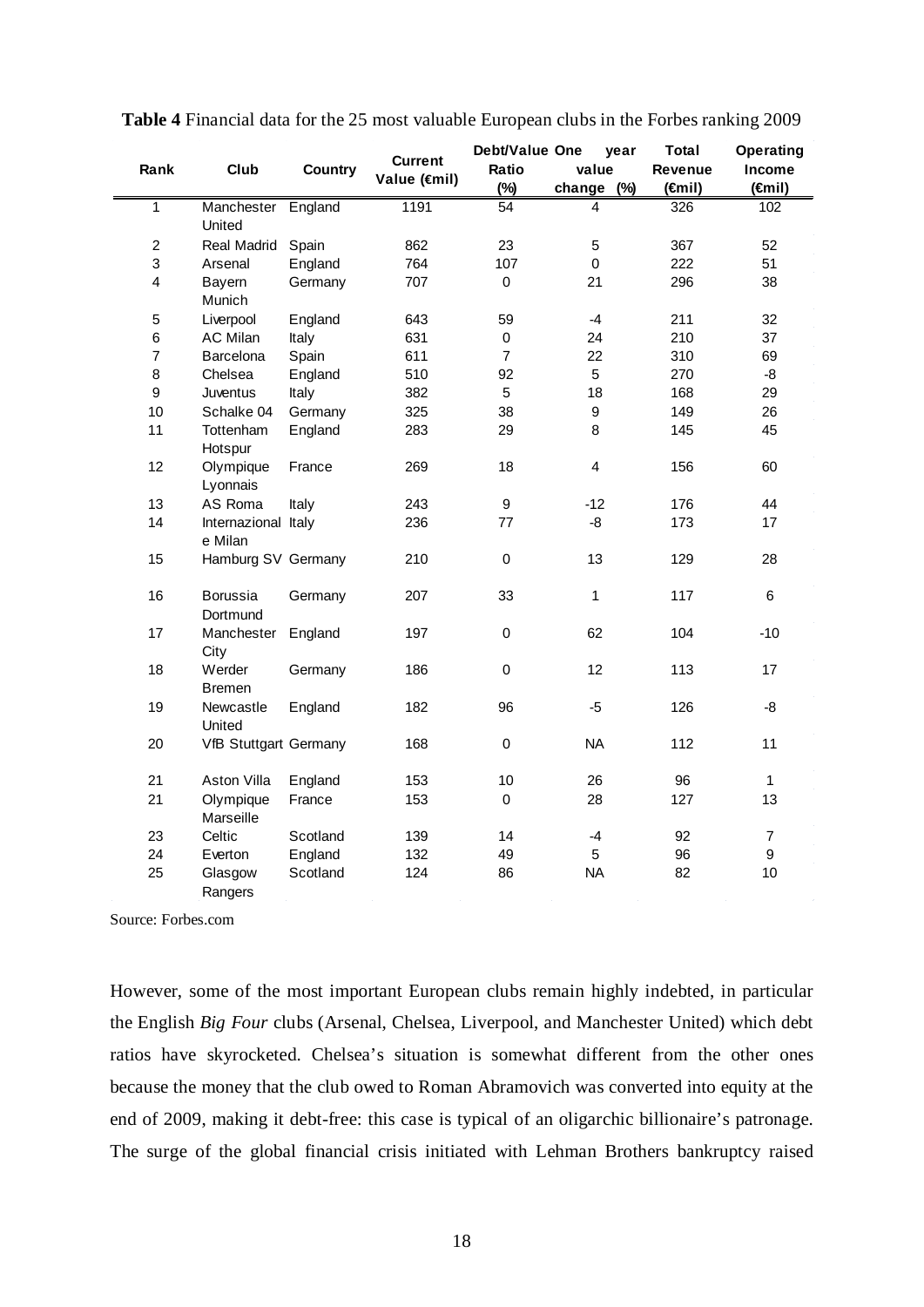doubts about the sustainability of the football clubs' debt: the credit risk premiums have become higher and the uncertainty on future cash-flows has increased.

#### B/ **A vicious circle between wages and TV rights revenues**

All studies on European football show a strong correlation between wages and TV broadcasting rights revenues (Andreff, 2005; Bolotny, 2005). Such correlation is reinforced for those big clubs which regularly qualify for the Champions League (Andreff and Bourg, 2006). TV broadcasting rights strongly impact on clubs' overall revenues. An optimistic interpretation of the empirical evidence (Baroncelli and Lago, 2006) is to consider the following virtuous circle: with important revenues derived from TV rights, clubs are able to pay high players' wages in order to gather an efficient team which is the way to winning many games and getting higher revenues from these wins and resulting higher TV rights in the future. With this paradigm, expensive player transfers are justified because the TV industry is supposedly ready to pay (and the league and clubs budget constraints are soft). The problem is that, in many countries, TV channels do not agree any more to pay the same or higher amount for broadcasting rights than in the previous years. Moreover, Baroncelli and Lago (2006) find little evidence of this virtuous circle in their observation of Italian *Calcio*.

It is more likely that in softening the clubs' budget constraint, a big TV rights godsend provides an incentive to lax club management. Therefore a vicious rather than a virtuous circle would appear in which the professional league (in a monopolistic position on the market for TV rights) would negotiate the highest TV rights in order to finance a substantial wage inflation and the recruitment of superstar players. But such expenditures engaged by all clubs in the league cannot come out with the best sporting performance for all of them. Some qualify for the Champions League and the Europa League and benefit from the induced significant financial gains. On the other hand, most clubs cannot recoup their wage and recruitment expenditures with the revenues simply obtained from their national championship; therefore they end up the season in the red. Thus, at both the league and club levels such deficits call for a much needed negotiation of higher TV rights and so on and so forth.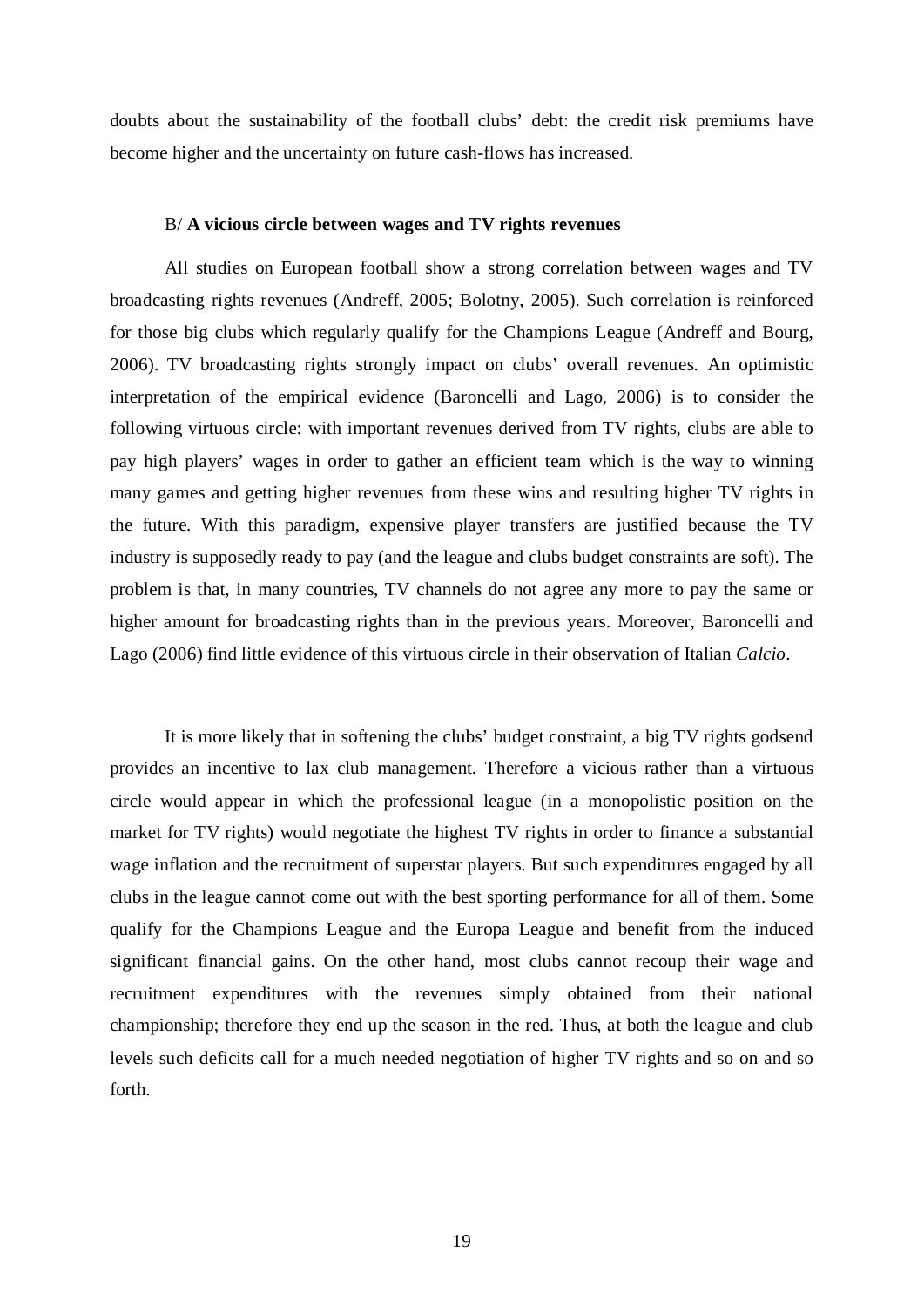In the following, we would like to statistically verify whether such vicious circle is relevant with testing whether "the higher the TV rights negotiated by the league, then the more lax wage policy in the clubs" in European football. If in econometric testing the strength and significance of the crucial relationship between wages and TV rights revenues is confirmed, then this.would provide solid grounds to our guess of a weak governance linked to a soft budget constraint in professional football clubs. Due to the paucity of data for other European football leagues we retain the French *Ligue 1* for which detailed accounting statistics are available. We dispose of 213 observations for *Ligue 1* and *Ligue 2* clubs from the 2002/2003 season to the 2007/2008 season.

Thus the assumption to be tested is that *the more a club is capable of obtaining increased TV rights revenues, the more lax it will be in its payroll management*, which generates a major governance issue. More precisely, we would like to test the econometric relationships between gross wages and TV rights revenues, but *TV*, the 'TV rights revenues' variable, is endogenous. Thus, our methodology is to use instrumental variables and two-stage least squares. First, we explain TV rights revenues using the following three variables:

. *POP1999* which stands for the club's market size as approximated by the population of the town where the club is based (1999 is the last available updated data);

*. DIST*, which stands for the distance that TV channels must cover in order to reach the club's stadium for broadcasting and which is approximated by transportation costs in the club's expenditures; and

*. NOT*, which stands for a notoriety variable and for which we use the ranking used by the French league to redistribute 20% of TV rights revenues according to media performance<sup>[11](#page-20-0)</sup>.

The following model is tested using our 213 observation sample:

$$
TV_{it} = k + a.POP_i + b.DIST_i + c.NOT_{it} + u_{it}
$$

We control for the possible influence of each season, the division level (taking *Ligue* 1 as the reference category) and the different seasons in three other specifications. Results are available in Table 5.

<span id="page-20-0"></span><sup>&</sup>lt;sup>11</sup> We intended to carry out a causality test to determine whether TV rights revenues determine wages (our assumed vicious circle) or whether the causality runs the other way round. Unfortunately, rather long time series are required for causality testing.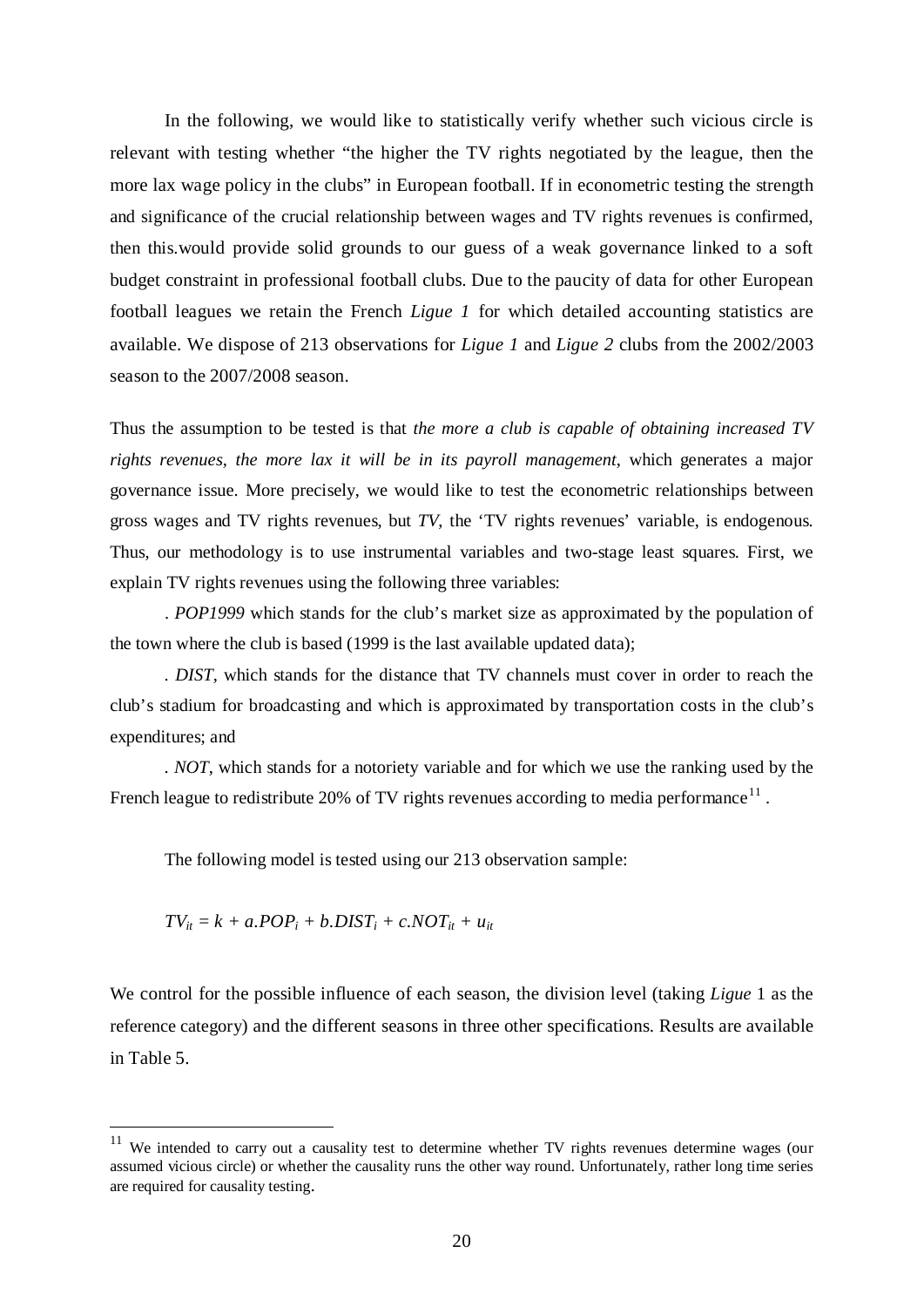| TV rights revenues | $\rm(D)$    |           | $(\mathbb{I})$ |           | (III)       |           | (IV)        |           |
|--------------------|-------------|-----------|----------------|-----------|-------------|-----------|-------------|-----------|
|                    | Coefficient | P >  t    | Coefficient    | P >  t    | Coefficient | P >  t    | Coefficient | P >  t    |
| POP 2005           | 0.003       | $0.03**$  | 0.002          | $0.06*$   | 0.003       | $0.03**$  | 0.002       | $0.05**$  |
| <b>DIST</b>        | 9.73        | $0.00***$ | 7.11           | $0.00***$ | 9.34        | $0.00***$ | 6.30        | $0.00***$ |
| <b>NOT</b>         | $-26.53$    | 0.71      | $-138.45$      | $0.03**$  | $-73.29$    | 0.31      | $-217.86$   | $0.00***$ |
| <b>LEAGUE</b>      |             |           | $-7137.80$     | $0.00***$ |             |           | $-7816.28$  | $0.00***$ |
| Year 2003-04       |             |           |                |           | $-1067.83$  | 0.44      | -703.34     | 0.54      |
| Year 2004-05       |             |           |                |           | $-422.42$   | 0.75      | $-118.31$   | 0.92      |
| Year 2005-06       |             |           |                |           | 2009.61     | 0.14      | 2832.70     | $0.01***$ |
| Year 2006-07       |             |           |                |           | 2527.31     | $0.07*$   | 3751.95     | $0.00***$ |
| Year 2007-08       |             |           |                |           | 1684.71     | 0.23      | 3139.85     | $0.01***$ |
| Constant           | $-1323.90$  | 0.23      | 7243.41        | $0.00***$ | $-1235.42$  | 0.35      | 7855.52     | $0.00***$ |
| R <sub>2</sub>     | 0.76        |           | 0.82           |           | 0.77        |           | 0.84        |           |
| F-stat             | 220.26      |           | 236.64         |           | 87.41       |           | 122.29      |           |

\*\*\* Significant at a 1% threshold; \*\* at a 5% threshold; \* at a 10% threshold.

We then study the relationship between gross wages *W* and the endogenous regressor *TV*  where the latter has been predicted according to the models above. An instrument variable is weak when it is weakly correlated with the endogenous regressors. Staiger and Stock (1997) have shown that when instruments are weakly correlated with the endogenous regressors, conventional asymptotic results fail even if the sample is large. If the F-Statistic is below 10 when there is a single endogenous regressor, one potentially faces a weak instrument problem. Thus, we require F > 10 for our test to be relevant. In each of the four models, the relationship between the *TV*  variable and the instrumental variables appears significant with  $F > 10$  and p values (Prob  $> F$ ) = 0.000 (Table 6).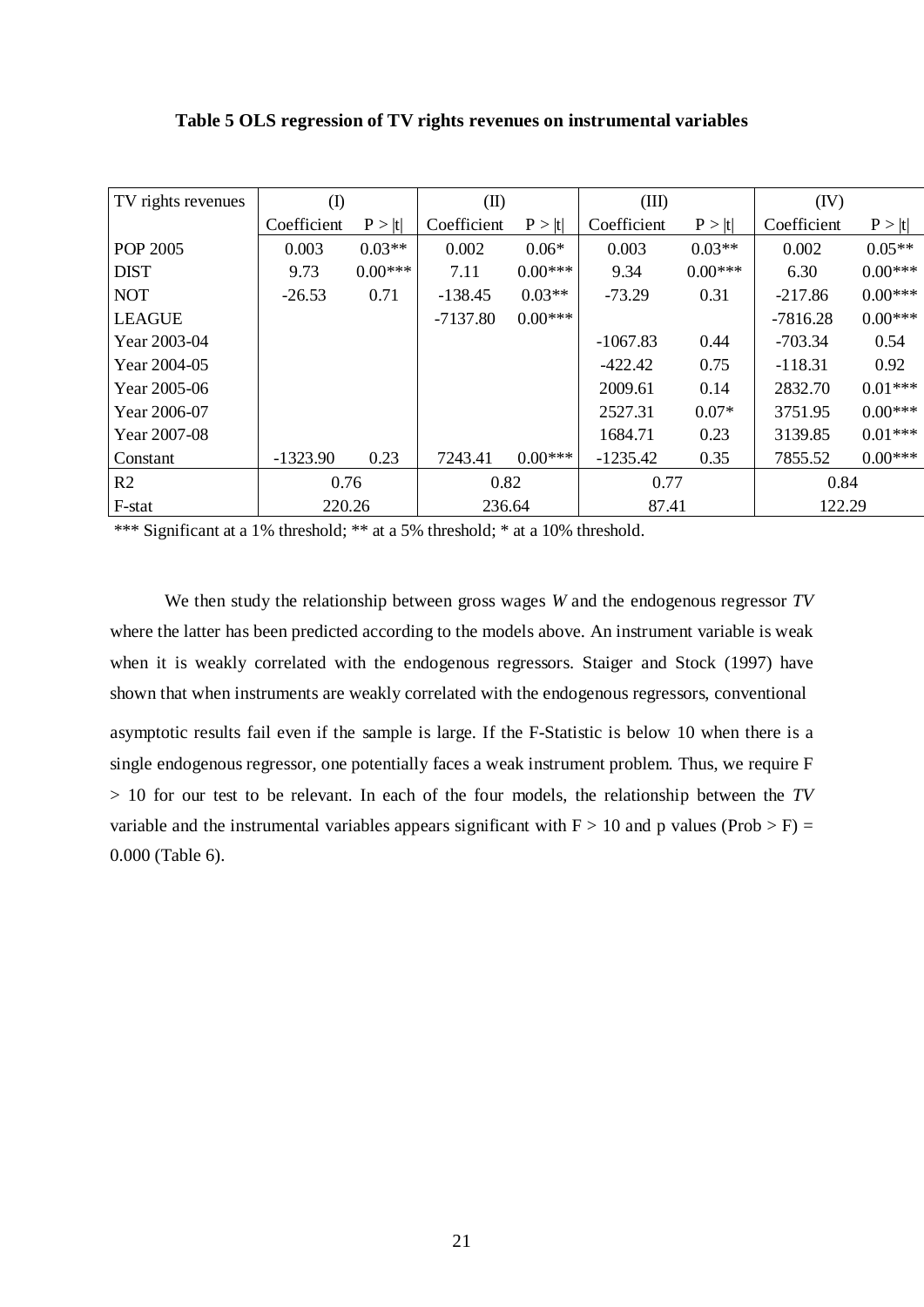| Payroll        | $\rm(D)$    |           |             | (II)      |             | (III)     |             | (IV)      |  |
|----------------|-------------|-----------|-------------|-----------|-------------|-----------|-------------|-----------|--|
|                | Coefficient | P >  t    | Coefficient | P >  t    | Coefficient | P >  t    | Coefficient | P >  t    |  |
| Predicted TV   | 1.047       | $0.00***$ | 1.101       | $0.00***$ | 1.086       | $0.00***$ | 1.175       | $0.00***$ |  |
| <b>LEAGUE</b>  |             |           | 1419.37     | 0.22      |             |           | 2415.21     | $0.04**$  |  |
| Year 2003-04   |             |           |             |           | 709.14      | 0.62      | 773.27      | 0.53      |  |
| Year 2004-05   |             |           |             |           | 695.07      | 0.61      | 793.43      | 0.51      |  |
| Year 2005-06   |             |           |             |           | $-1455.02$  | 0.30      | $-1728.96$  | 0.16      |  |
| Year 2006-07   |             |           |             |           | -4539.37    | $0.00***$ | -4934.97    | $0.00***$ |  |
| Year 2007-08   |             |           |             |           | $-2827.49$  | $0.05**$  | $-3220.82$  | $0.01***$ |  |
| Constant       | 848.51      | 0.15      | $-566.08$   | 0.66      | 1729.91     | 0.11      | $-470.50$   | 0.75      |  |
| R <sub>2</sub> | 0.77        |           | 0.82        |           | 0.78        |           | 0.83        |           |  |
| F-stat         | 692.88      |           | 484.64      |           | 118.90      |           | 144.09      |           |  |

\*\*\* Significant at a 1% threshold; \*\* at a 5% threshold; \* at a 10% threshold.

.

In all specifications, the link between TV rights revenues and payroll is significant. This confirms that TV rights revenues are determined by the three exogenous instruments and the league dummy variable. The major governance issue in European football is not only one of curbing wage inflation in order to maintain overall expenditures within the budget constraint fixed by overall revenues but also to *avoid using TV rights revenues as a means for softening the budget constraint*, an option that will not always be available insofar as TV channels will not permit TV rights to skyrocket for ever<sup>[12](#page-22-0)</sup>. This is probably what Ascari and Gagnepain (2006, p. 79) mean when they contend that television is the possible source of new and larger deficits in Spanish football clubs accounts. This reference to the Spanish league is likely to apply to French football as well. Behind the financial godsend of TV is the monopolistic strategy of French football league: however, any possible decrease in league monopoly power would undermine the major pillar of French football finance. Without an improvement in football club governance, it seems highly unlikely that further football clubs' IPOs could succeed.

<span id="page-22-0"></span><sup>&</sup>lt;sup>12</sup> A first warning emerged in 2008 when the French professional football league (LFP) had to organize a second auction round in negotiation with TV channels because the reserve price was not reached in a first auction round.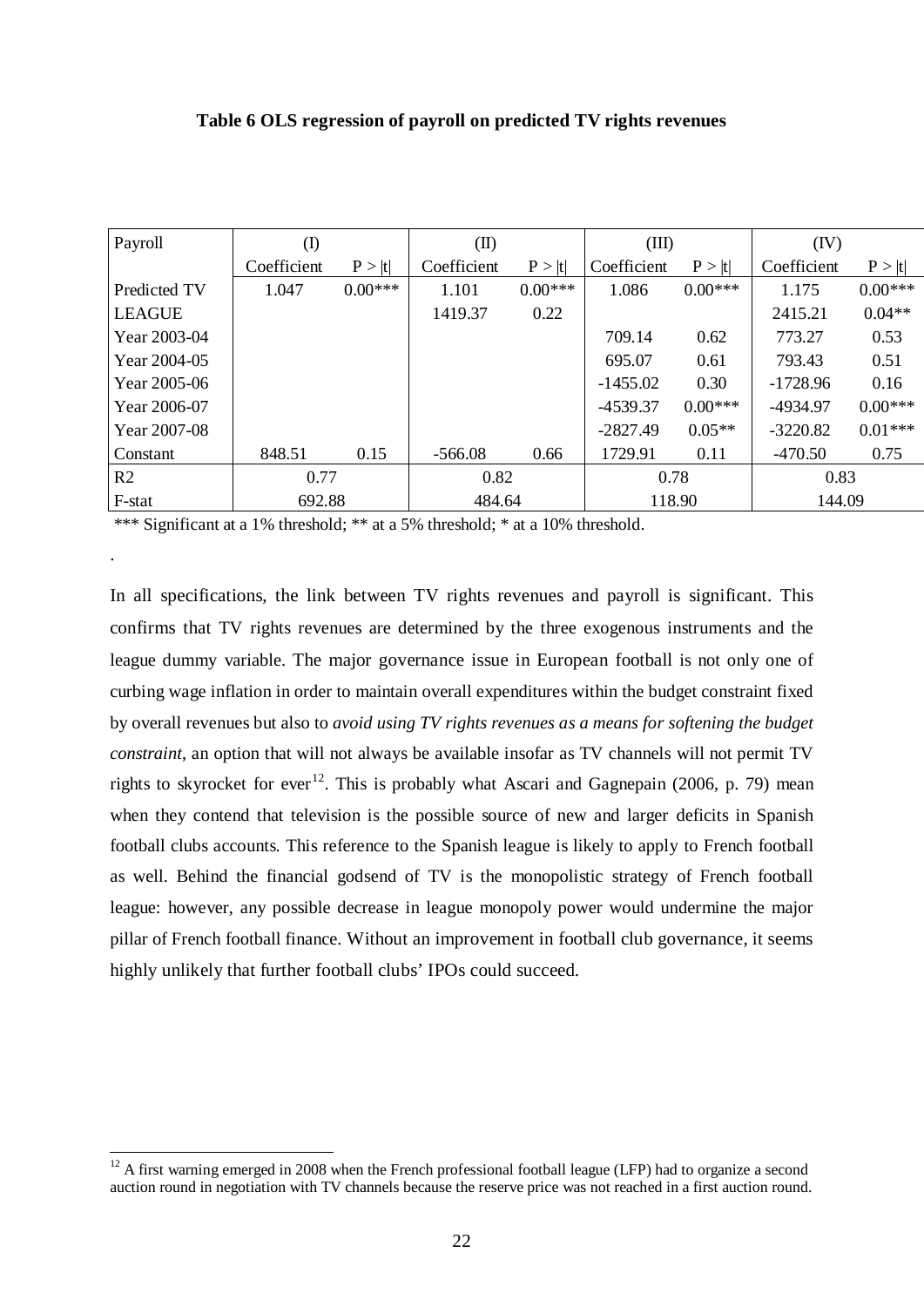#### **6) Conclusion**

This paper has studied how much relevant the IPO drive has been for European football clubs. It appears, on the demand side, that there is little attractiveness for long-only institutional investors to invest in football clubs with a traditional bond/stock allocation approach. The analysis of the football stock index exhibits an erratic behavior, likely to be related to high uncertainty about the club's fair value, hence a weak risk-return profile and a low diversification potential. The club's business model and balance sheet are too much closely linked to sporting results in which the uncertainty about the club's fair value is deeply rooted. In addition, most clubs' assets are intangible in nature and volatile as regards to their value. A last and major hindrance to successful initial public offerings in football is the club's weak corporate governance derailing into bad management which is due, in theoretical terms, to a soft budget constraint. The latter is increasingly fuelled, as we have empirically tested it, by a vicious circle between negotiating always higher TV rights revenues with TV channels and player wage inflation.

#### **REFERENCES**

Aglietta M. and Rebérioux A . [2005], *Dérives du capitalisme financier*, Paris : Albin Michel, 2005 Andreff W. [2005], "Financial Crisis in French Soccer: About a French Senate Report", 7th Annual Conference, International Association of Sport Economists, University of Ottawa, mimeo.

Andreff W. [2007a], «Dérives financières : une remise en cause de l'organisation du sport », *Finance et Bien Commun* (Genève), n° 26, hiver 2006-2007, 27-35.

Andreff W. [2007b], "French Football: A Financial Crisis Rooted in Weak Governance", *Journal of Sports Economics*, 8 (6), 652-661.

Andreff W. and J.-F. Bourg [2006], "Broadcasting Rights and Competition in European Football', dans C. Jeanrenaud & S. Késenne, eds., *The Economics of Sport and the Media*, Cheltenham: Edward Elgar, 37-70.

Andreff W. and P. Staudohar [2000], "The Evolving European Model of Professional Sports Finance", *Journal of Sports Economics*, 1 (3), 257-76.

Ascari G. and P. Gagnepain [2006], "Spanish Football", *Journal of Sports Economics*, 7 (1), 76-89.

Baroncelli A. and U. Lago [2006], "Italian Football", *Journal of Sports Economics*, 7 (1), 13-28.

Barros C.P. [2006], "Portuguese Football", *Journal of Sports Economics*, 7 (1), 96-104.

Baur D. and C. McKeating [2009], "The Benefits of Financial Markets: a Case Study of European Football Clubs", Institute for International Integration Studies Discussion Paper n°283.

Bell A., C. Brooks, D. Matthews and C. Sutcliffe [2009], "Over the Moon or Sick as a Parrot? The Effects of Football Results on a Club's Share Price", *ICMA Centre Discussion Papers in Finance*.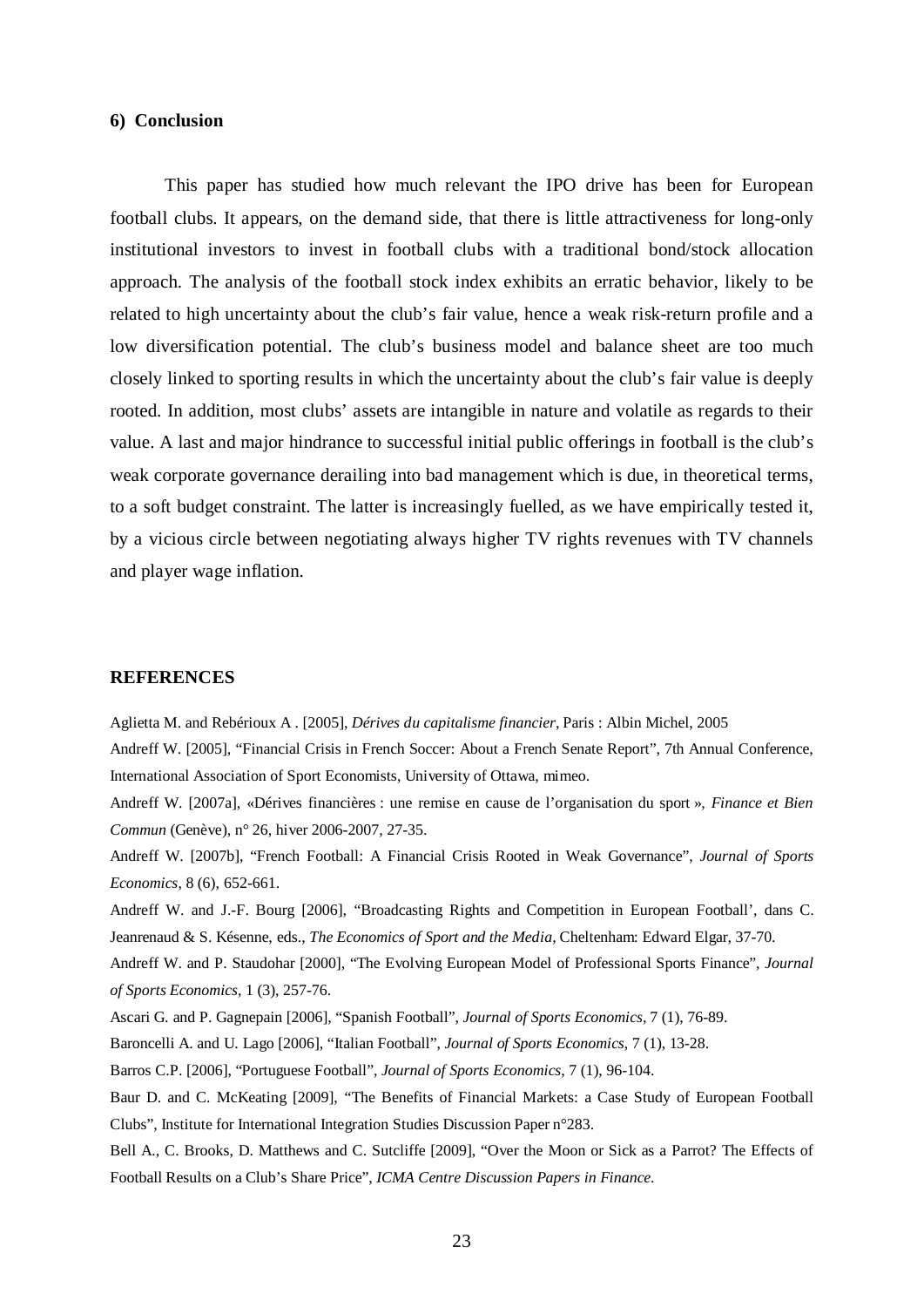Bernile G. and E. Lyandres [2009], "Understanding Investor Sentiment: the Case of Soccer", Boston U. School of Management Research Paper N°2009-13.

Berument H., N. Ceylan and E. Gozpinar [2009], "Soccer, stock returns and fanatism: evidence from Turkey", Social Science Journal, vol. 46(3), 594-600.

Bolotny F. [2005], "La nouvelle télé-dépendance du football français", *Revue Juridique et Economique du Sport*, n° 75, 113-29.

Bolotny F. [2006], "Football in France", in W. Andreff & S. Szymanski, eds., *Handbook on the Economics of Sport*, Cheltenham: Edward Elgar, 497-513.

Buraimo B., R. Simmons and S. Szymanski [2006], "English Football", *Journal of Sports Economics*, 7 (1), 29- 46.

Duque J. and N. Ferreira [2005], "Explaining share price performance of football clubs listed on the Euronext Lisbon"

Edmans A., D. Garcia and O. Norli [2007], "Sports Sentiment and Stock Returns", *Journal of Finance*, 62, 1967- 1998.

Frick B. [2006], "Football in Germany", in W. Andreff & S. Szymanski, eds., *Handbook on the Economics of Sport*, Cheltenham: Edward Elgar, 486-96.

Frick B. and J. Prinz [2006], "Crisis? What Crisis? Football in Germany", *Journal of Sports Economics*, 7 (1), 60-75.

Gannon J., K. Evans and J. Goddard [2006], "The stock market Effects of the sale of live broadcasting rights for English premiership football: an event study", vol. 7(2), 168-186.

Garcia J. and P. Rodriguez [2003], "From Sport Clubs to Stock Companies: The Financial Structure of Football in Spain, 1992-2001", *European Sport Management Quarterly*, 3 (4), 253-69.

Garcia J. and P. Rodriguez [2006], "The Economics of Soccer in Spain", in W. Andreff & S. Szymanski, eds., *Handbook on the Economics of Sport*, Cheltenham: Edward Elgar, 474-85.

Gennotte G. and Leland H., "Market liquidity, hedging and crashes", *American Economic Review*, 80 (5), 1990, 99-102

Gouguet J.-J. and D. Primault [2006], "The French Exception", *Journal of Sports Economics*, 7 (1), 47-59.

Hall S., S. Leach and S. Szymanski [2003], "Making Money out of Football", The Business School, Imperial College, London, mimeo.

Kornaï J. [1980], *The Economics of Shortage*, Amsterdam: North Holland.

Kornaï J., E. Maskin and G. Roland [2003], "Understanding the Soft Budget Constraint", *Journal Of Economic Literature*, 61, 1095-1136.

Kuper S. and S. Szymanski [2009], *Why England lose: and other curious phenomena explained,* London: HarperCollins.

Lago U., R. Simmons and S. Szymanski [2006], "The Financial Crisis in European Football: An Introduction", *Journal of Sports Economics*, 7 (1), 3-12.

Palomino F., L. Renneboog and C. Zhang [2009], "Information Salience, Investor Sentiment, and Stock Returns: the Case of British Soccer Betting", Journal of Corporate Finance, 15(3), 368-387.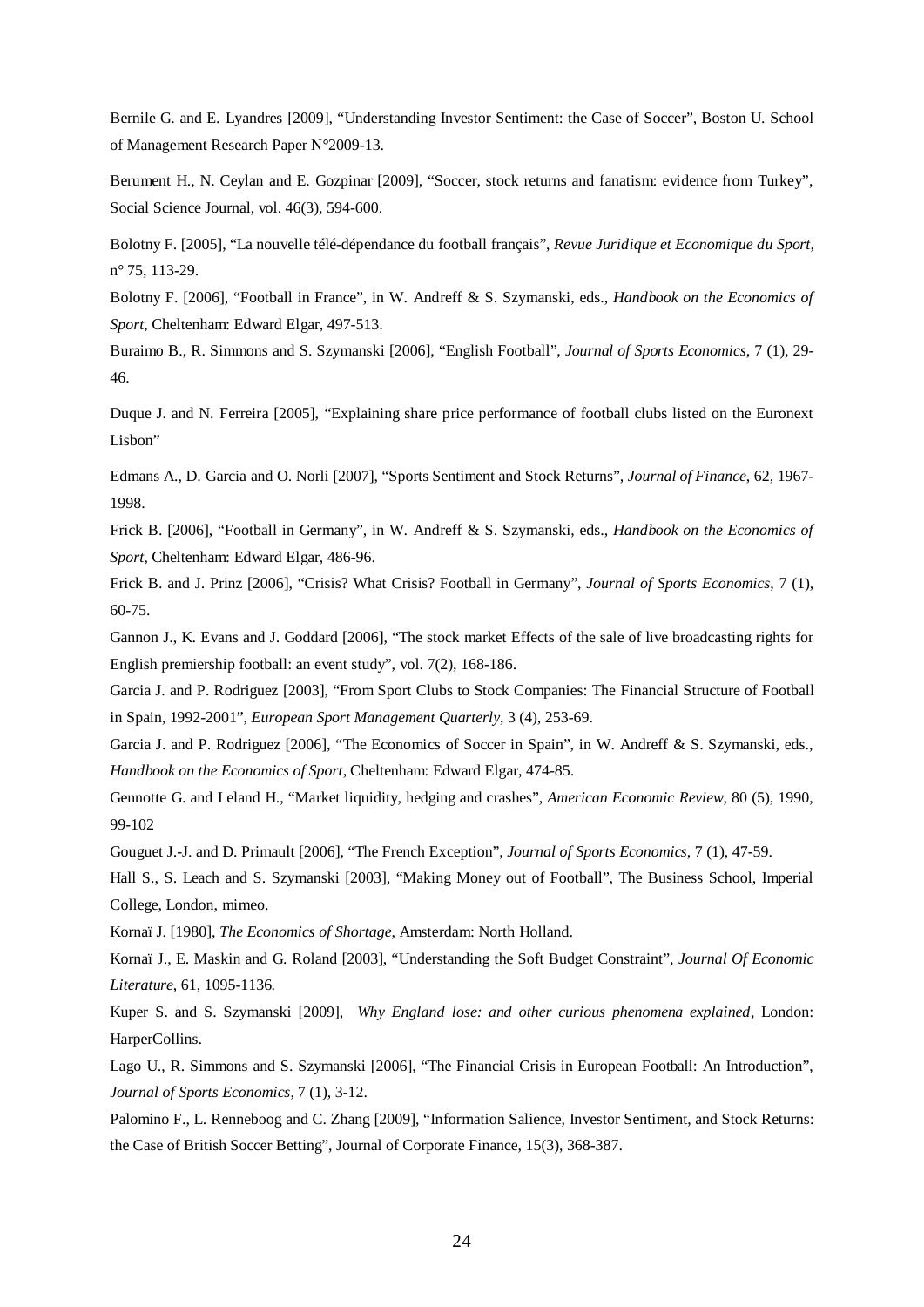Renneboog L. and P. Van Brabant (2000), "Share Price Reactions to Sporty Performances of Soccer Clubs Listed on the London Stock Exchange and the AIM", *CentER DP 2000-19*, University of Tilburg.

Stadtmann G. (2006) "Frequent news and pure signals: the case of a publicly traded football club", Paper presented at the Joint Annual Meeting of the International German-Speaking Associations of Sports Economists.

Staiger D. and J.H. Stock [1997], "Instrumental Variables Regression with Weak Instruments", *Econometrica*, 65, 557-86.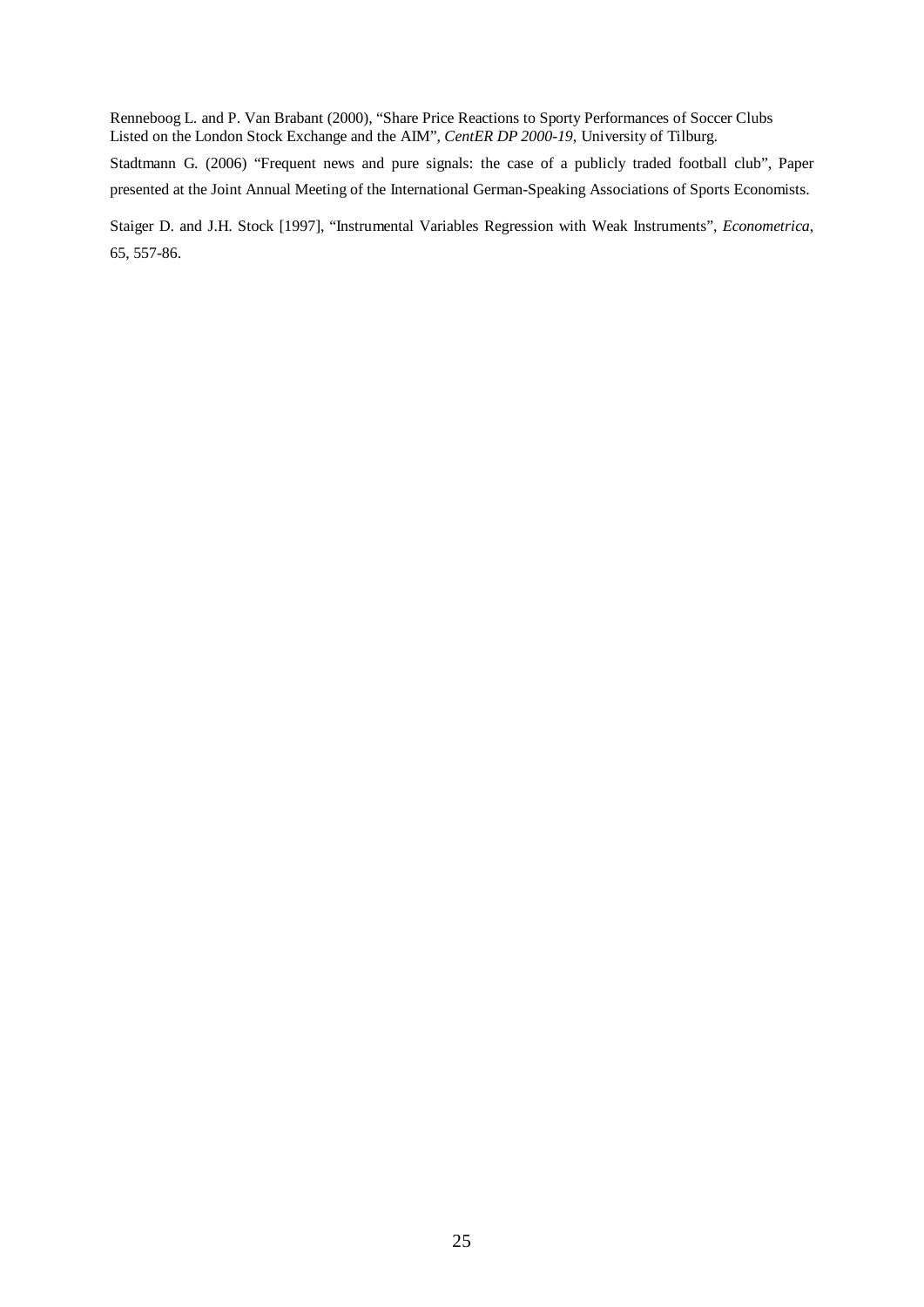| Club                        | League      |
|-----------------------------|-------------|
| Aalborg Boldspilklub        | Denmark     |
| Aberdeen                    | Scotland    |
| AGF Kontraktfodbold         | Denmark     |
| AIK Football                | Sweden      |
| Ajax                        | Netherlands |
| Akademisk Boldklub          | Denmark     |
| Arsenal                     | England     |
| AS roma                     | Italy       |
| Aston Villa                 | England     |
| <b>Besiktas</b>             | Turkey      |
| <b>Birmingham City</b>      | England     |
| <b>Bolton Wanderers</b>     | England     |
| Borussia Dortmund           | Germany     |
| <b>Bradford City</b>        | England     |
| Brondby                     | Denmark     |
| <b>Charlton Athletic</b>    | England     |
| Chelsea Village             | England     |
| <b>FC</b> Istres            | France      |
| FC Kopenhagen               | Denmark     |
| <b>FC Porto</b>             | Portugal    |
| Fenerbahce                  | Turkey      |
| Galatasaray                 | Turkey      |
| <b>Glasgow Celtics</b>      | Scotland    |
| <b>Glasgow Rangers</b>      | Scotland    |
| Grasshoppers Zurich         | Switzerland |
| <b>Hearts of Midlothian</b> | Scotland    |
| Juventus                    | Italy       |
| Lazio Roma                  | Italy       |
| Leeds United                | England     |
| Leicester City              | England     |
| <b>Manchester City</b>      | England     |
| <b>Manchester United</b>    | England     |
| Millwall                    | England     |
| Newcastle United            | England     |
| Nottingham Forrest          | England     |
| Olympique Lyonnais          | France      |
| Preston North End           | England     |
| Queen Parks Rangers         | England     |
| <b>Sheffield United</b>     | England     |
| Silkeborg                   | Denmark     |
| Southampton                 | England     |
| Sporting                    | Portugal    |
| <b>Sporting Lisboa</b>      | Portugal    |
| Sunderland                  | England     |
| Swansea City                | England     |
| <b>Tottenham Hotspurs</b>   | England     |
| Trabzonspor                 | Turkey      |
| Watford                     | England     |
| West Bromwich               | England     |

### **Appendix 1** All the European football clubs ever publicly traded